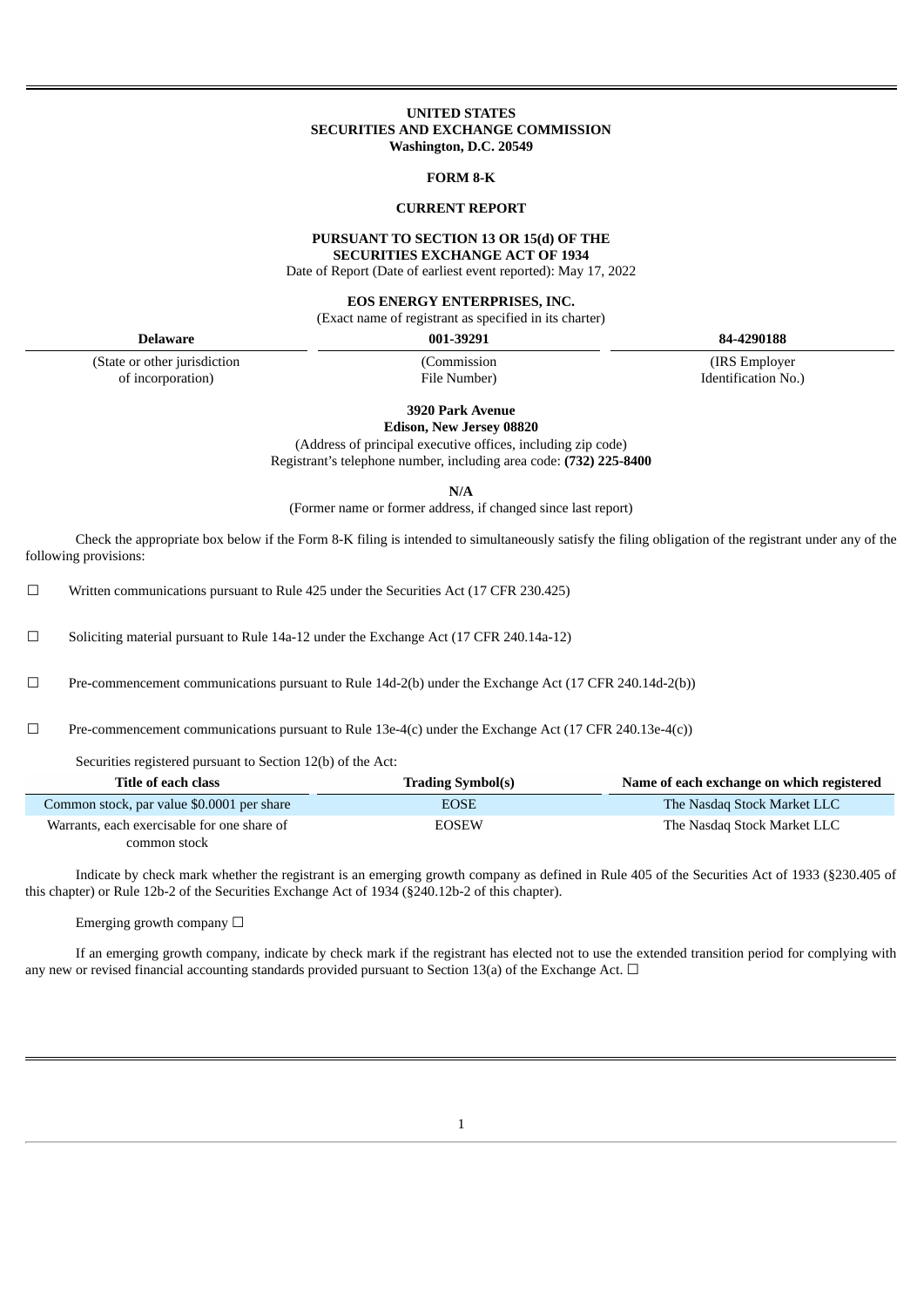## **Item 5.03 Amendments to Articles of Incorporation or Bylaws; Change in Fiscal Year.**

On May 17, 2022, the Board of Directors (the "Board") of Eos Energy Enterprises, Inc. (the "Company") amended and restated the Company's Bylaws (the "Bylaws") to clarify the required vote to elect directors and approve other matters presented to the stockholders at a meeting at which quorum is present.

The description above of the amendments to the Company's existing Bylaws does not purport to be complete and is qualified in its entirety by reference to the full text of the Bylaws, as amended, set forth in Exhibit 3.1 to this Form 8-K and incorporated in this Item by reference.

#### **Item 5.07 Submission of Matters to a Vote of Security Holders**

On May 17, 2022, the Company held its annual meeting of stockholders.

## **Proposal 1 – Election of Directors**

The Class II Directors proposed by management were elected with a tabulation of votes to the nearest share as shown below. The Directors also had broker non-votes totaling 6,831,055.

|                 | <u>For</u> | Withheld  |
|-----------------|------------|-----------|
| Alex Dimitrief  | 19,404,702 | 8.400.668 |
| Joe Mastrangelo | 20,893,206 | 6,912,164 |

## **Proposal 2 – Ratification of Appointment of Independent Registered Public Accounting Firm**

The earlier appointment by the Audit Committee of the Board of Deloitte & Touche LLP as the Company's independent registered public accounting firm for the 2022 fiscal year was approved by stockholders with 34,528,337 shares voted in favor, 19,448 shares voted against and 88,640 shares abstained.

## **Proposal 3 – Non-Binding Advisory Resolution to Approve the Compensation of Named Executive Officers**

The compensation of the Named Executive Officers was approved, on an advisory basis, by stockholders, with 18,093,075 shares voted in favor, 9,624,719 shares voted against, 87,576 shares abstained, and broker non-votes totaling 6,831,055.

## Proposal 4 - Non-Binding Advisory Resolution on the Frequency of Future Advisory Votes on Named Executive Officer Compensation

Stockholders voted, on an advisory basis, on the frequency of future advisory votes on Named Executive Officer compensation, with 27,535,154 shares voted for 1 year, 136,141 shares voted for 2 years, 68,286 shares voted for 3 years, 65,789 shares abstained and broker non-votes totaling 6,831,055. Consistent with the results of the advisory stockholder vote, the Company will include a stockholder vote on the compensation of Named Executive Officers in its proxy materials on an annual basis.

## **Proposal 5 – Approval of an Amendment to the Company's Amended and Restated 2020 Incentive Plan**

An amendment to the Company's Amended and Restated 2020 Incentive Plan was approved by stockholders, with 17,458,919 shares voted in favor, 10,249,176 shares voted against, 97,275 shares abstained, and broker non-votes totaling 6,831,055.

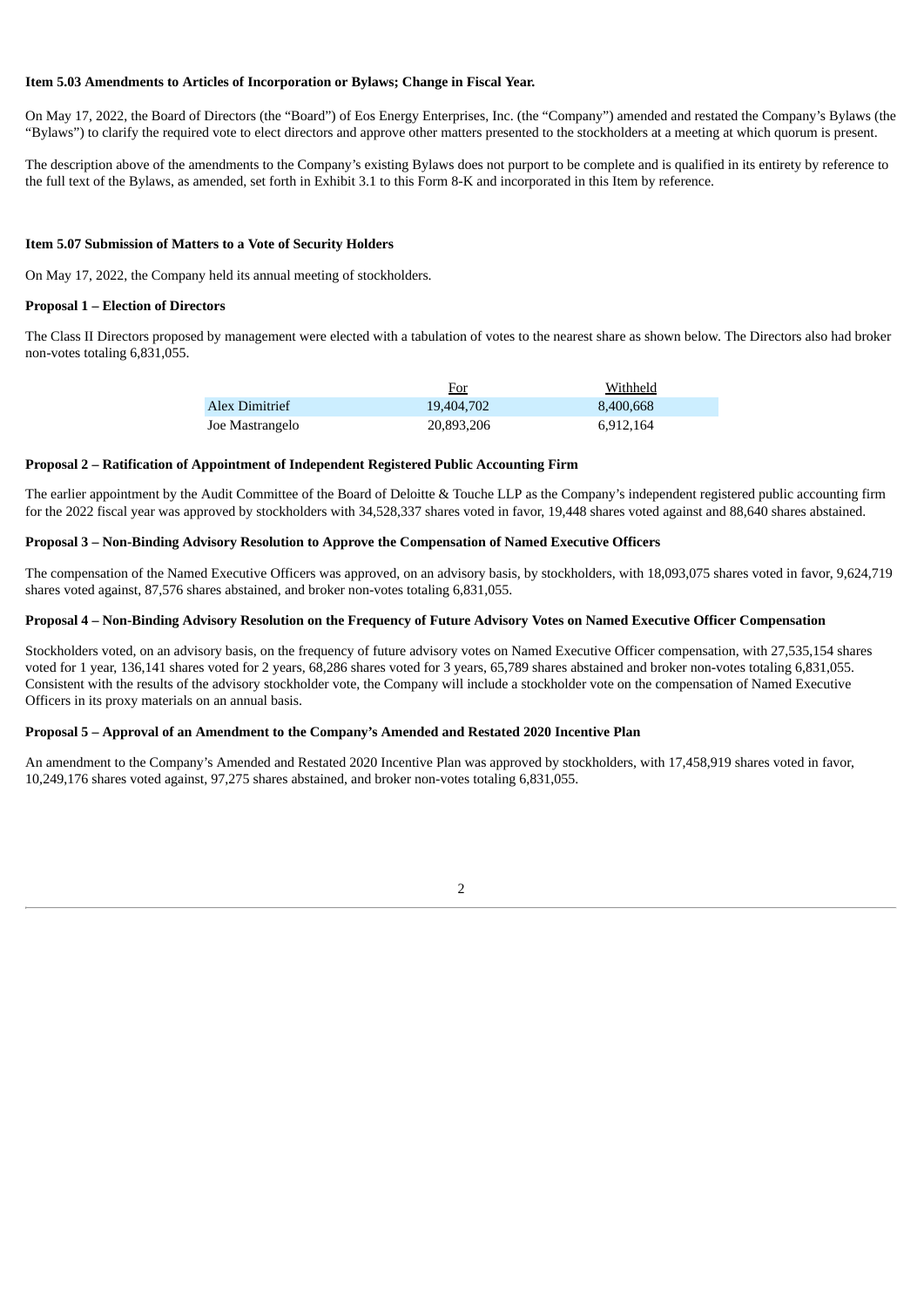# **Item 9.01 Financial Statements and Exhibits**

(d) Exhibits

| Exhibit | Description   |
|---------|---------------|
|         |               |
| 3.1     | <b>Bylaws</b> |
|         |               |
|         |               |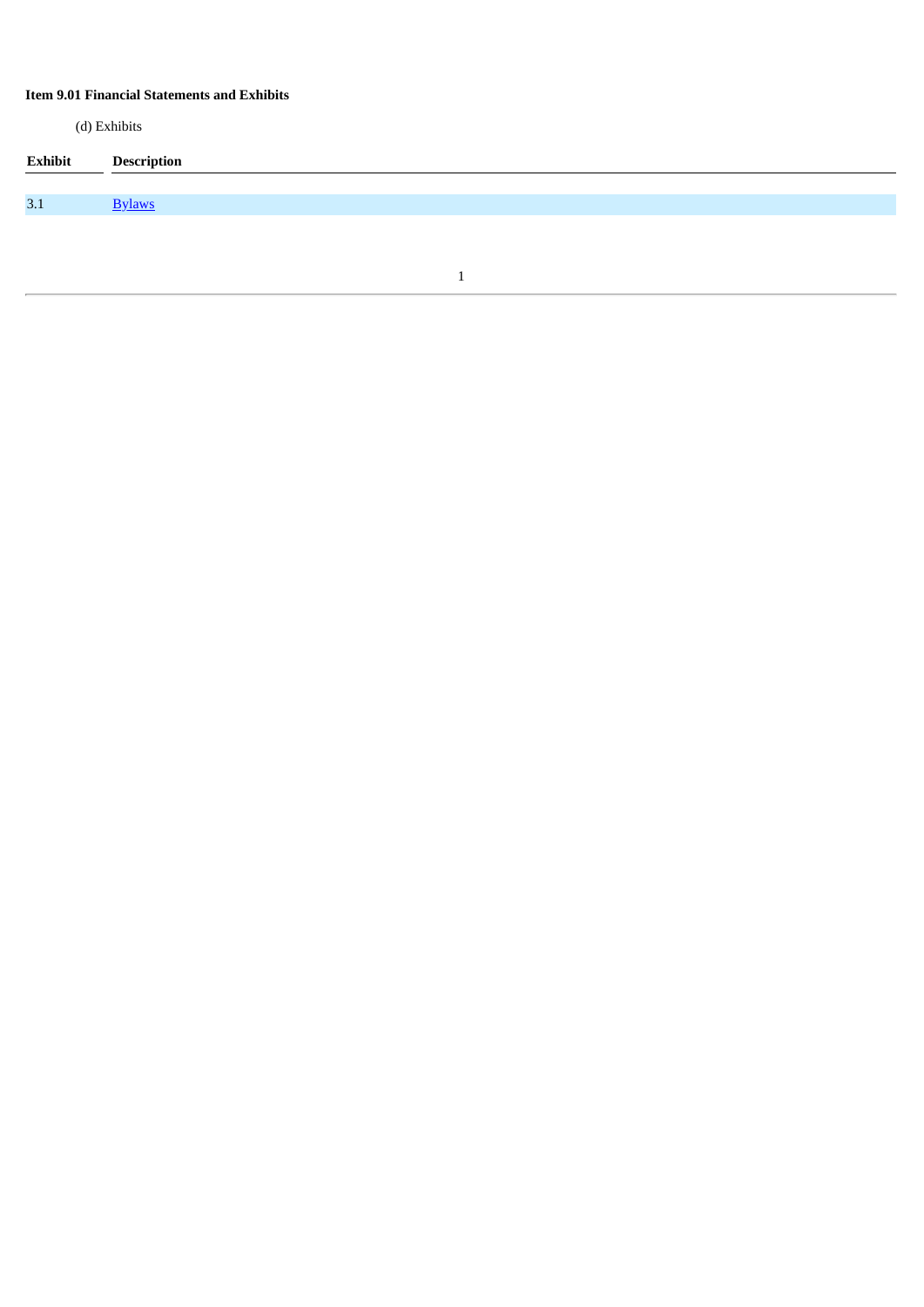## **SIGNATURE**

Pursuant to the requirements of the Securities Exchange Act of 1934, the registrant has duly caused this report to be signed on its behalf by the undersigned hereunto duly authorized.

# **EOS ENERGY ENTERPRISES, INC.**

Dated: May 19, 2022 By: /s/ Randall Gonzales

Name: Randall Gonzales Title: Chief Financial Officer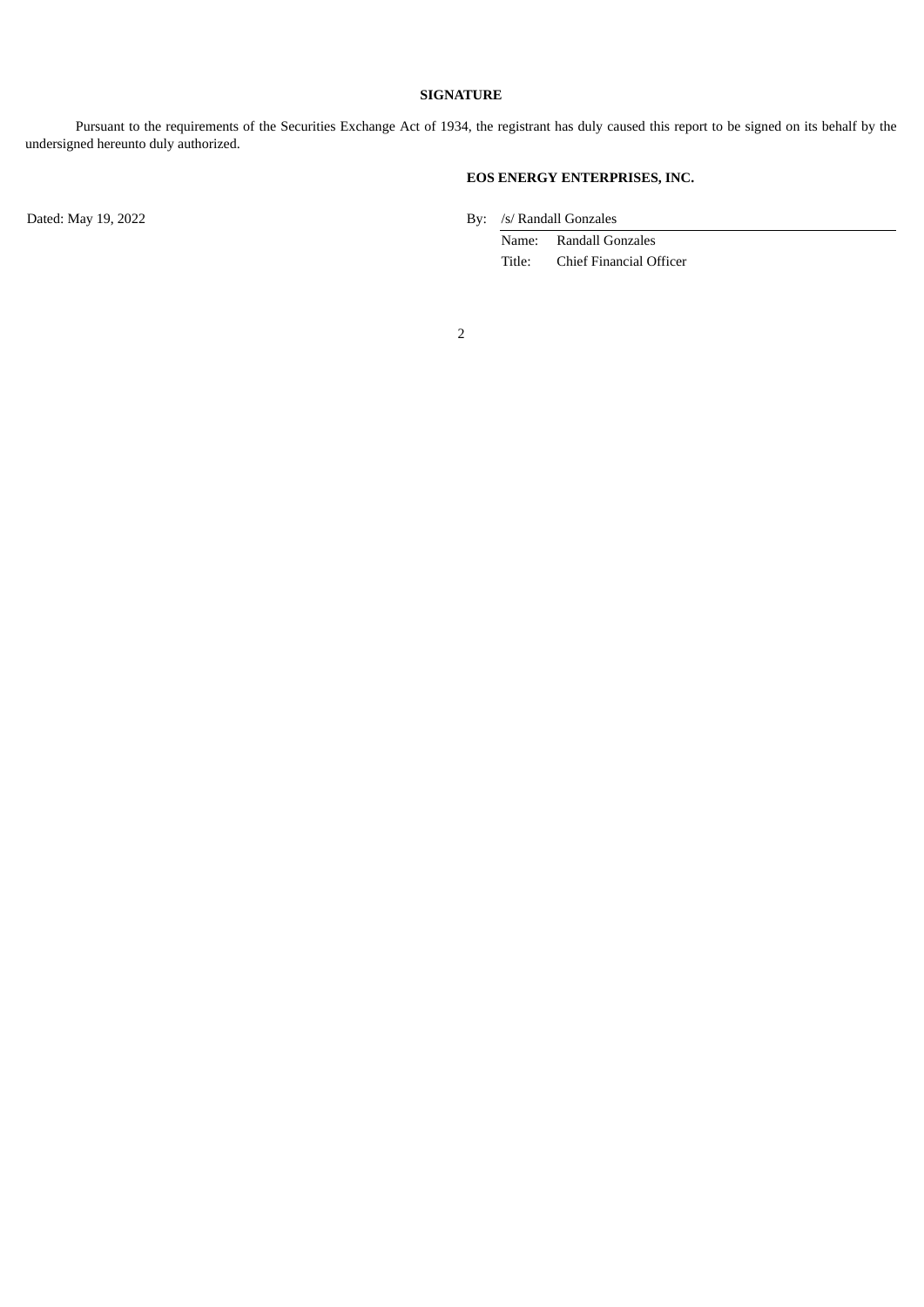#### **BY LAWS OF EOS ENERGY ENTERPRISES, INC. (THE "CORPORATION")**

#### **Article I OFFICES**

<span id="page-4-0"></span>**Section 1.1 Registered Office**. The registered office of the Corporation within the State of Delaware shall be located at either (a) the principal place of business of the Corporation in the State of Delaware or (b) the office of the corporation or individual acting as the Corporation's registered agent in Delaware.

**Section 1.2 Additional Offices**. The Corporation may, in addition to its registered office in the State of Delaware, have such other offices and places of business, both within and outside the State of Delaware, as the Board of Directors of the Corporation (the "Board") may from time to time determine or as the business and affairs of the Corporation may require.

#### **Article II STOCKHOLDERS MEETINGS**

**Section 2.1 Annual Meetings**. The annual meeting of stockholders shall be held at such place, either within or without the State of Delaware, and time and on such date as shall be determined by the Board and stated in the notice of the meeting, provided that the Board may in its sole discretion determine that the meeting shall not be held at any place, but may instead be held solely by means of remote communication pursuant to Section 9.5(a). At each annual meeting, the stockholders entitled to vote on such matters shall elect those directors of the Corporation to fill any term of a directorship that expires on the date of such annual meeting and may transact any other business as may properly be brought before the meeting.

**Section 2.2 Special Meetings**. Subject to the rights of the holders of any outstanding series of the preferred stock of the Corporation ("Preferred Stock"), and to the requirements of applicable law, special meetings of stockholders, for any purpose or purposes, may be called only by the Chairman of the Board, Chief Executive Officer, or the Board pursuant to a resolution adopted by a majority of the Board, and may not be called by any other person. Special meetings of stockholders shall be held at such place, either within or without the State of Delaware, and at such time and on such date as shall be determined by the Board and stated in the Corporation's notice of the meeting, provided that the Board may in its sole discretion determine that the meeting shall not be held at any place, but may instead be held solely by means of remote communication pursuant to Section 9.5(a).

**Section 2.3 Notices**. Written notice of each stockholders meeting stating the place, if any, date, and time of the meeting, and the means of remote communication, if any, by which stockholders and proxy holders may be deemed to be present in person and vote at such meeting and the record date for determining the stockholders entitled to vote at the meeting, if such date is different from the record date for determining stockholders entitled to notice of the meeting, shall be given in the manner permitted by Section 9.3 to each stockholder entitled to vote thereat as of the record date for determining the stockholders entitled to notice of the meeting, by the Corporation not less than 10 nor more than 60 days before the date of the meeting unless otherwise required by the General Corporation Law of the State of Delaware (the "<u>DGCL</u>"). If said notice is for a stockholders meeting other than an annual meeting, it shall in addition state the purpose or purposes for which the meeting is called, and the business transacted at such meeting shall be limited to the matters so stated in the Corporation's notice of meeting (or any supplement thereto). Any meeting of stockholders as to which notice has been given may be postponed, and any meeting of stockholders as to which notice has been given may be cancelled, by the Board upon public announcement (as defined in Section 2.7(c)) given before the date previously scheduled for such meeting.

**Section 2.4 Quorum**. Except as otherwise provided by applicable law, the Corporation's Certificate of Incorporation, as the same may be amended or restated from time to time (the "Certificate of Incorporation") or these By Laws, the presence, in person or by proxy, at a stockholders meeting of the holders of shares of outstanding capital stock of the Corporation representing a majority of the voting power of all outstanding shares of capital stock of the Corporation entitled to vote at such meeting shall constitute a quorum for the transaction of business at such meeting, except that when specified business is to be voted on by a class or series of stock voting as a class, the holders of shares representing a majority of the voting power of the outstanding shares of such class or series shall constitute a quorum of such class or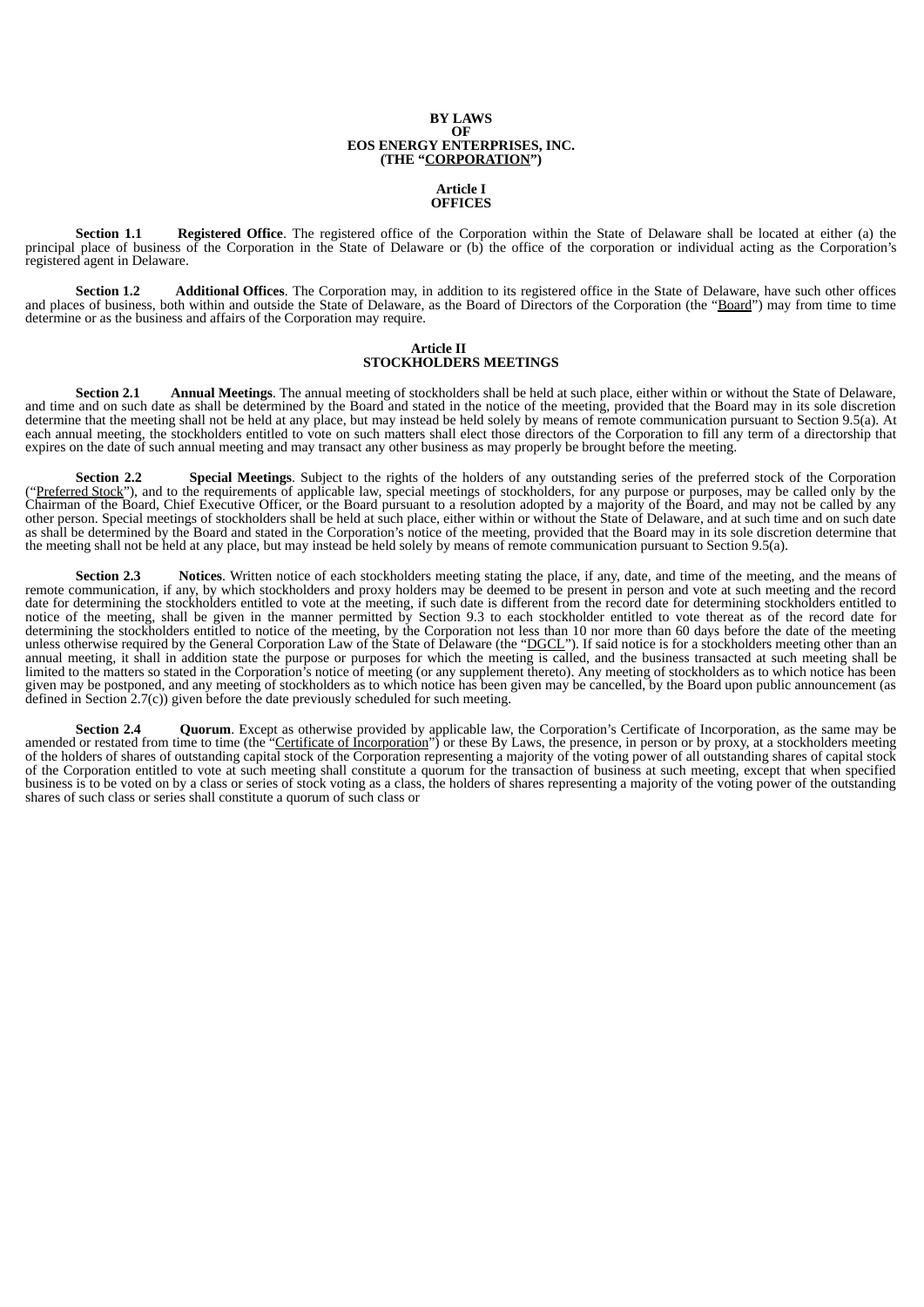series for the transaction of such business. If a quorum shall not be present or represented by proxy at any meeting of the stockholders of the Corporation, the chairman of the meeting may adjourn the meeting from time to time in the manner provided in Section 2.6 until a quorum shall attend. The stockholders present at a duly convened meeting may continue to transact business until adjournment, notwithstanding the withdrawal of enough stockholders to leave less than a quorum. Shares of its own stock belonging to the Corporation or to another corporation, if a majority of the voting power of the shares entitled to vote in the election of directors of such other corporation is held, directly or indirectly, by the Corporation, shall neither be entitled to vote nor be counted for quorum purposes; provided, however, that the foregoing shall not limit the right of the Corporation or any such other corporation to vote shares held by it in a fiduciary capacity.

#### **Section 2.5** Voting of Shares.

(a) Voting Lists. The Secretary of the Corporation (the "Secretary") shall prepare, or shall cause the officer or agent who has charge of the stock ledger of the Corporation to prepare and make, at least 10 days before every meeting of stockholders, a complete list of the stockholders of record entitled to vote at such meeting; provided, however, that if the record date for determining the stockholders entitled to vote is less than 10 days before the meeting date, the list shall reflect the stockholders entitled to vote as of the tenth day before the meeting date, arranged in alphabetical order and showing the address and the number and class of shares registered in the name of each stockholder. Nothing contained in this Section 2.5(a) shall require the Corporation to include electronic mail addresses or other electronic contact information on such list. Such list shall be open to the examination of any stockholder, for any purpose germane to the meeting, during ordinary business hours for a period of at least 10 days prior to the meeting: (i) on a reasonably accessible electronic network, provided that the information required to gain access to such list is provided with the notice of the meeting, or (ii) during ordinary business hours, at the principal place of business of the Corporation. In the event that the Corporation determines to make the list available on an electronic network, the Corporation may take reasonable steps to ensure that such information is available only to stockholders of the Corporation. If the meeting is to be held at a place, then the list shall be produced and kept at the time and place of the meeting during the whole time thereof, and may be inspected by any stockholder who is present. If a meeting of stockholders is to be held solely by means of remote communication as permitted by Section 9.5(a), the list shall be open to the examination of any stockholder during the whole time of the meeting on a reasonably accessible electronic network, and the information required to access such list shall be provided with the notice of meeting. The stock ledger shall be the only evidence as to who are the stockholders entitled to examine the list required by this Section 2.5(a) or to vote in person or by proxy at any meeting of stockholders.

(b) Manner of Voting. At any stockholders meeting, every stockholder entitled to vote may vote in person or by proxy. If authorized by the Board, the voting by stockholders or proxy holders at any meeting conducted by remote communication may be effected by a ballot submitted by electronic transmission (as defined in Section 9.3), provided that any such electronic transmission must either set forth or be submitted with information from which the Corporation can determine that the electronic transmission was authorized by the stockholder or proxy holder. The Board, in its discretion, or the chairman of the meeting of stockholders, in such person's discretion, may require that any votes cast at such meeting shall be cast by written ballot.

(c) Proxies. Each stockholder entitled to vote at a meeting of stockholders or to express consent or dissent to corporate action in writing without a meeting may authorize another person or persons to act for such stockholder by proxy, but no such proxy shall be voted or acted upon after three years from its date, unless the proxy provides for a longer period. Proxies need not be filed with the Secretary until the meeting is called to order, but shall be filed with the Secretary before being voted. Without limiting the manner in which a stockholder may authorize another person or persons to act for such stockholder as proxy, either of the following shall constitute a valid means by which a stockholder may grant such authority. No stockholder shall have cumulative voting rights.

(i) A stockholder may execute a writing authorizing another person or persons to act for such stockholder as proxy. Execution may be accomplished by the stockholder or such stockholder's authorized officer, director, employee or agent signing such writing or causing such person's signature to be affixed to such writing by any reasonable means, including, but not limited to, by facsimile signature.

(ii) A stockholder may authorize another person or persons to act for such stockholder as proxy by transmitting or authorizing the transmission of an electronic transmission to the person who will be the holder of the proxy or to a proxy solicitation firm, proxy support service organization or like agent duly authorized by the person who will be the holder of the proxy to receive such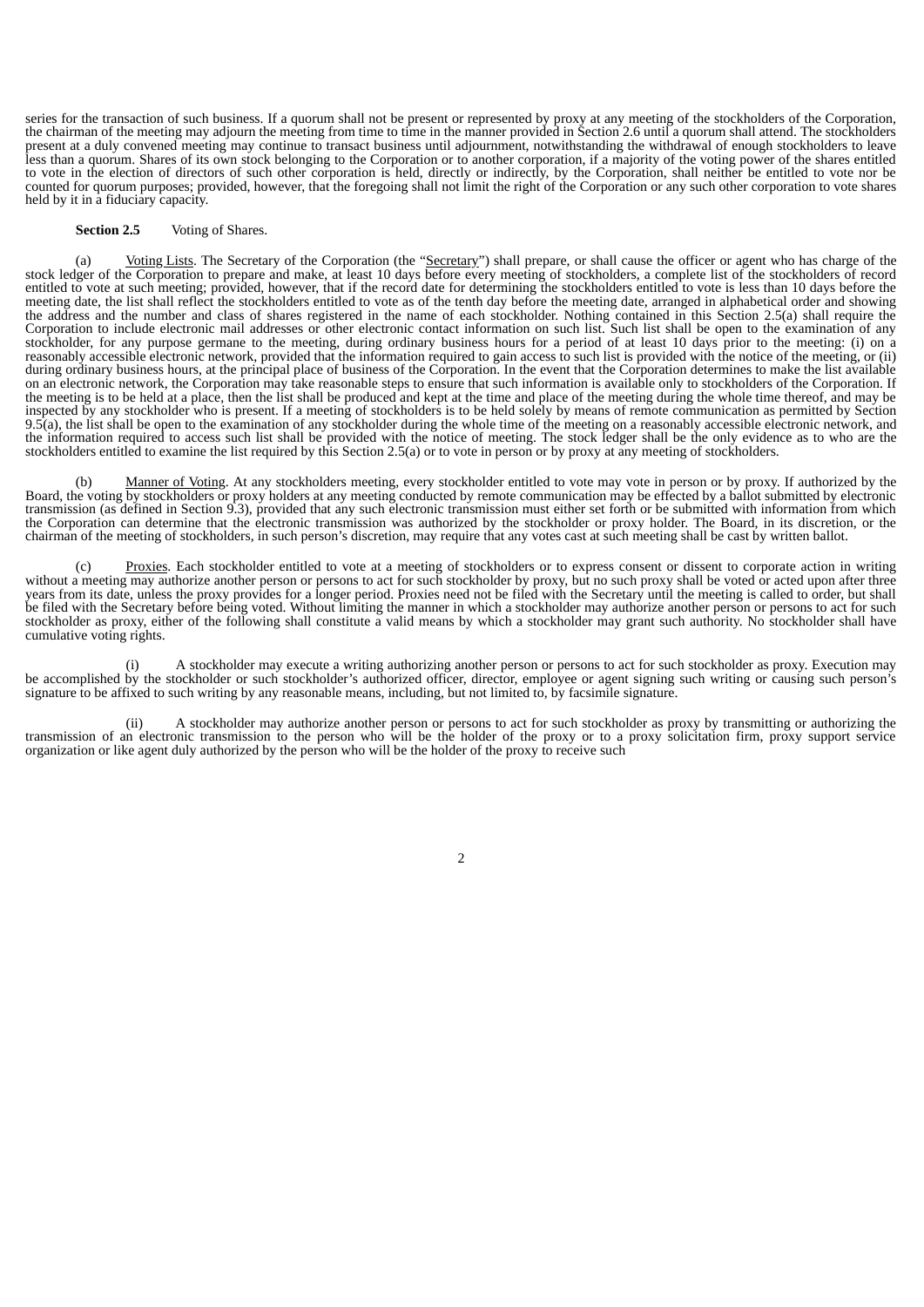transmission, provided that any such electronic transmission must either set forth or be submitted with information from which it can be determined that the electronic transmission was authorized by the stockholder. Any copy, facsimile telecommunication or other reliable reproduction of the writing or transmission authorizing another person or persons to act as proxy for a stockholder may be substituted or used in lieu of the original writing or transmission for any and all purposes for which the original writing or transmission could be used; provided that such copy, facsimile telecommunication or other reproduction shall be a complete reproduction of the entire original writing or transmission.

(d) Required Vote. Subject to the rights of the holders of one or more series of Preferred Stock, voting separately by class or series, to elect directors pursuant to the terms of one or more series of Preferred Stock, at all meetings of stockholders at which a quorum is present, the election of directors shall be determined by a plurality of the votes cast. All other matters presented to the stockholders at a meeting at which a quorum is present shall be determined by the vote of a majority of the votes cast, unless the matter is one upon which, by applicable law, the Certificate of Incorporation, these By Laws or applicable stock exchange rules, a different vote is required, in which case such provision shall govern and control the decision of such matter.

(e) Inspectors of Election. The Board may, and shall if required by law, in advance of any meeting of stockholders, appoint one or more persons as inspectors of election, who may be employees of the Corporation or otherwise serve the Corporation in other capacities, to act at such meeting of stockholders or any adjournment thereof and to make a written report thereof. The Board may appoint one or more persons as alternate inspectors to replace any inspector who fails to act. If no inspectors of election or alternates are appointed by the Board, the chairman of the meeting shall appoint one or more inspectors to act at the meeting. Each inspector, before discharging his or her duties, shall take and sign an oath faithfully to execute the duties of inspector with strict impartiality and according to the best of his or her ability. The inspectors shall ascertain and report the number of outstanding shares and the voting power of each; determine the number of shares present in person or represented by proxy at the meeting and the validity of proxies and ballots; count all votes and ballots and report the results; determine and retain for a reasonable period a record of the disposition of any challenges made to any determination by the inspectors; and certify their determination of the number of shares represented at the meeting and their count of all votes and ballots. No person who is a candidate for an office at an election may serve as an inspector at such election. Each report of an inspector shall be in writing and signed by the inspector or by a majority of them if there is more than one inspector acting at such meeting. If there is more than one inspector, the report of a majority shall be the report of the inspectors.

**Section 2.6** Adjournments. Any meeting of stockholders, annual or special, may be adjourned by the chairman of the meeting, from time to time, whether or not there is a quorum, to reconvene at the same or some other place. Notice need not be given of any such adjourned meeting if the date, time, and place, if any, thereof, and the means of remote communication, if any, by which stockholders and proxy holders may be deemed to be present in person and vote at such adjourned meeting are announced at the meeting at which the adjournment is taken. At the adjourned meeting the stockholders, or the holders of any class or series of stock entitled to vote separately as a class, as the case may be, may transact any business that might have been transacted at the original meeting. If the adjournment is for more than 30 days, notice of the adjourned meeting shall be given to each stockholder of record entitled to vote at the meeting. If after the adjournment a new record date for stockholders entitled to vote is fixed for the adjourned meeting, the Board shall fix a new record date for notice of such adjourned meeting in accordance with Section 9.2, and shall give notice of the adjourned meeting to each stockholder of record entitled to vote at such adjourned meeting as of the record date fixed for notice of such adjourned meeting.

## **Section 2.7** Advance Notice for Business.

(a) Annual Meetings of Stockholders. No business may be transacted at an annual meeting of stockholders, other than business that is either (i) provided for in the Director Nomination Agreement, dated as of November 16, 2020 (as the same may be amended, supplemented, restated or otherwise modified from time to time, the "Nomination Agreement") (with respect to nomination s of persons for election to the Board of Directors Only), (ii) specified in the Corporation's notice of meeting (or any supplement thereto) given by or at the direction of the Board, (iii) otherwise properly brought before the annual meeting by or at the direction of the Board or (iv) otherwise properly brought before the annual meeting by any stockholder of the Corporation (x) who is a stockholder of record entitled to vote at such annual meeting on the date of the giving of the notice provided for in this Section  $2.7(a)$  and on the record date for the determination of stockholders entitled to vote at such annual meeting and (y) who complies with the notice procedures set forth in this Section 2.7(a). Notwithstanding anything in this Section 2.7(a) to the contrary, only persons nominated for election as a director to fill any term of a directorship that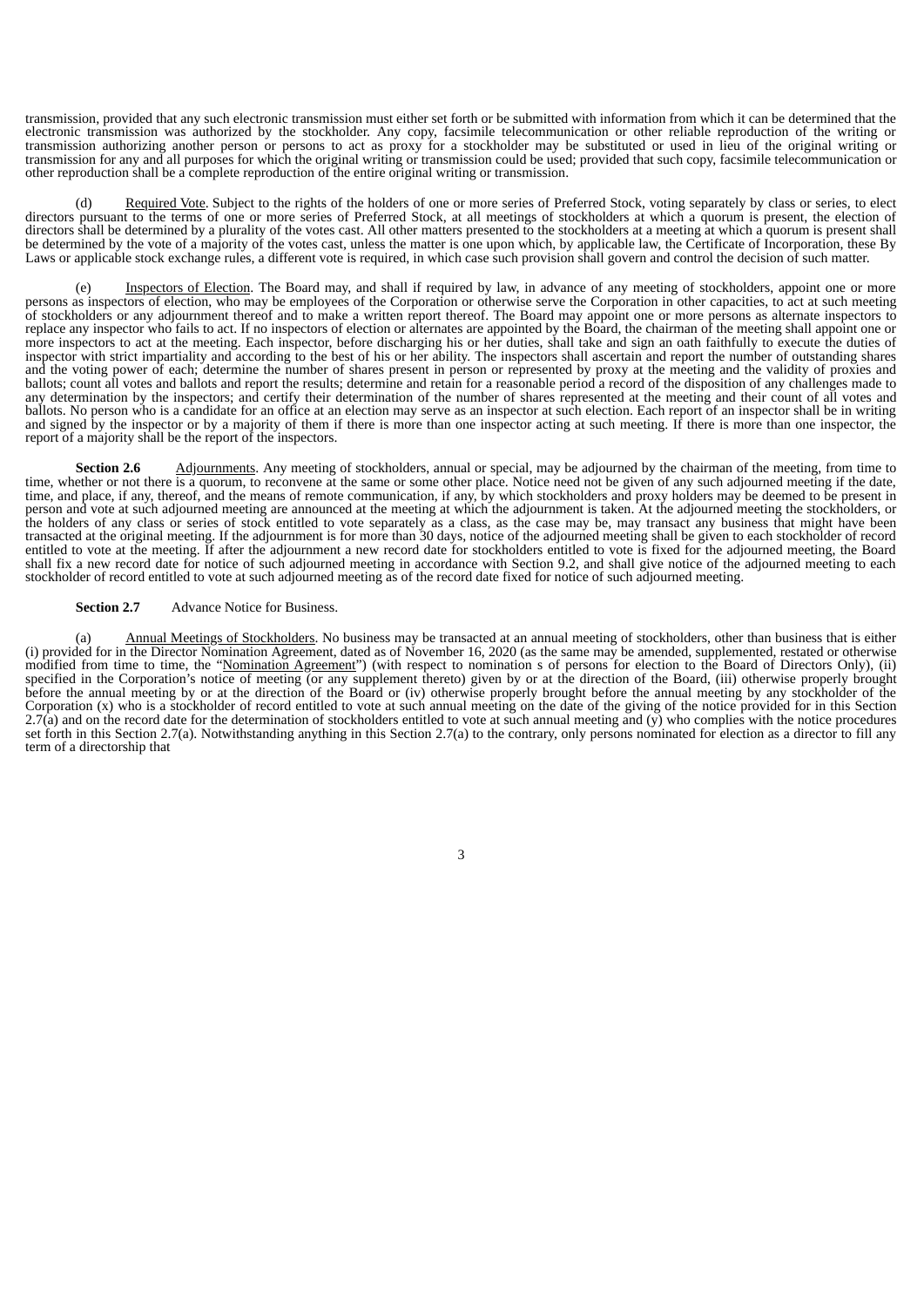expires on the date of the annual meeting pursuant to Section 3.2 will be considered for election at such meeting.

(i) In addition to any other applicable requirements, for business (other than nominations) to be properly brought before an annual meeting by a stockholder, such stockholder must have given timely notice thereof in proper written form to the Secretary and such business must otherwise be a proper matter for stockholder action. Subject to Section 2.7(a)(iii), a stockholder's notice to the Secretary with respect to such business, to be timely, must be received by the Secretary at the principal executive offices of the Corporation not later than the close of business on the 90th day nor earlier than the opening of business on the 120th day before the anniversary date of the immediately preceding annual meeting of stockholders; provided, however, that in the event that the annual meeting is more than 30 days before or more than 60 days after such anniversary date, notice by the stockholder to be timely must be so delivered not earlier than the close of business on the 120th day before the meeting and not later than the later of  $(x)$  the close of business on the 90th day before the meeting or (y) the close of business on the 10th day following the day on which public announcement of the date of the annual meeting is first made by the Corporation. The public announcement of an adjournment or postponement of an annual meeting shall not commence a new time period (or extend any time period) for the giving of a stockholder's notice as described in this Section 2.7(a).

(ii) To be in proper written form, a stockholder's notice to the Secretary with respect to any business (other than nominations) must set forth as to each such matter such stockholder proposes to bring before the annual meeting (A) a brief description of the business desired to be brought before the annual meeting, the text of the proposal or business (including the text of any resolutions proposed for consideration and in the event such business includes a proposal to amend these By Laws, the language of the proposed amendment) and the reasons for conducting such business at the annual meeting, (B) the name and record address of such stockholder and the name and address of the beneficial owner, if any, on whose behalf the proposal is made, (C) the class or series and number of shares of capital stock of the Corporation that are owned beneficially and of record by such stockholder and by the beneficial owner, if any, on whose behalf the proposal is made, (D) a description of all arrangements or understandings between such stockholder and the beneficial owner, if any, on whose behalf the proposal is made and any other person or persons (including their names) in connection with the proposal the beneficial owner, if any, on whose behalf the proposal is made of such business by such stockholder, (E) any material interest of such stockholder and the beneficial owner, if any, on whose behalf the proposal is made in of such stockholder, (E) any material interest of such stockhold such business and (F) a representation that such stockholder (or a qualified representative of such stockholder) intends to appear in person or by proxy at the annual meeting to bring such business before the meeting.

(iii) The foregoing notice requirements of this Section 2.7(a) shall be deemed satisfied by a stockholder as to any proposal (other than nominations) if the stockholder has notified the Corporation of such stockholder's intention to present such proposal at an annual meeting in compliance with Rule 14a-8 (or any successor thereof) of the Securities Exchange Act of 1934, as amended (the "Exchange Act"), and such stockholder has complied with the requirements of such Rule for inclusion of such proposal in a proxy statement prepared by the Corporation to solicit proxies for such annual meeting. No business shall be conducted at the annual meeting of stockholders except business brought before the annual meeting in accordance with the procedures set forth in this Section 2.7(a), provided, however, that once business has been properly brought before the annual meeting in accordance with such procedures, nothing in this Section 2.7(a) shall be deemed to preclude discussion by any stockholder of any such business. If the Board or the chairman of the annual meeting determines that any stockholder proposal was not made in accordance with the provisions of this Section 2.7(a) or that the information provided in a stockholder's notice does not satisfy the information requirements of this Section 2.7(a), such proposal shall not be presented for action at the annual meeting. Notwithstanding the foregoing provisions of this Section 2.7(a), if the stockholder (or a qualified representative of the stockholder) does not appear at the annual meeting of stockholders of the Corporation to present the proposed business, such proposed business shall not be transacted, notwithstanding that proxies in respect of such matter may have been received by the Corporation.

(iv) In addition to the provisions of this Section 2.7(a), a stockholder shall also comply with all applicable requirements of the Exchange Act and the rules and regulations thereunder with respect to the matters set forth herein. Nothing in this Section  $2.7(a)$  shall be deemed to affect any rights of stockholders to request inclusion of proposals in the Corporation's proxy statement pursuant to Rule 14a-8 under the Exchange Act.

(b) Special Meetings of Stockholders. Only such business shall be conducted at a special meeting of stockholders as shall have been brought before the meeting pursuant to the Corporation's notice

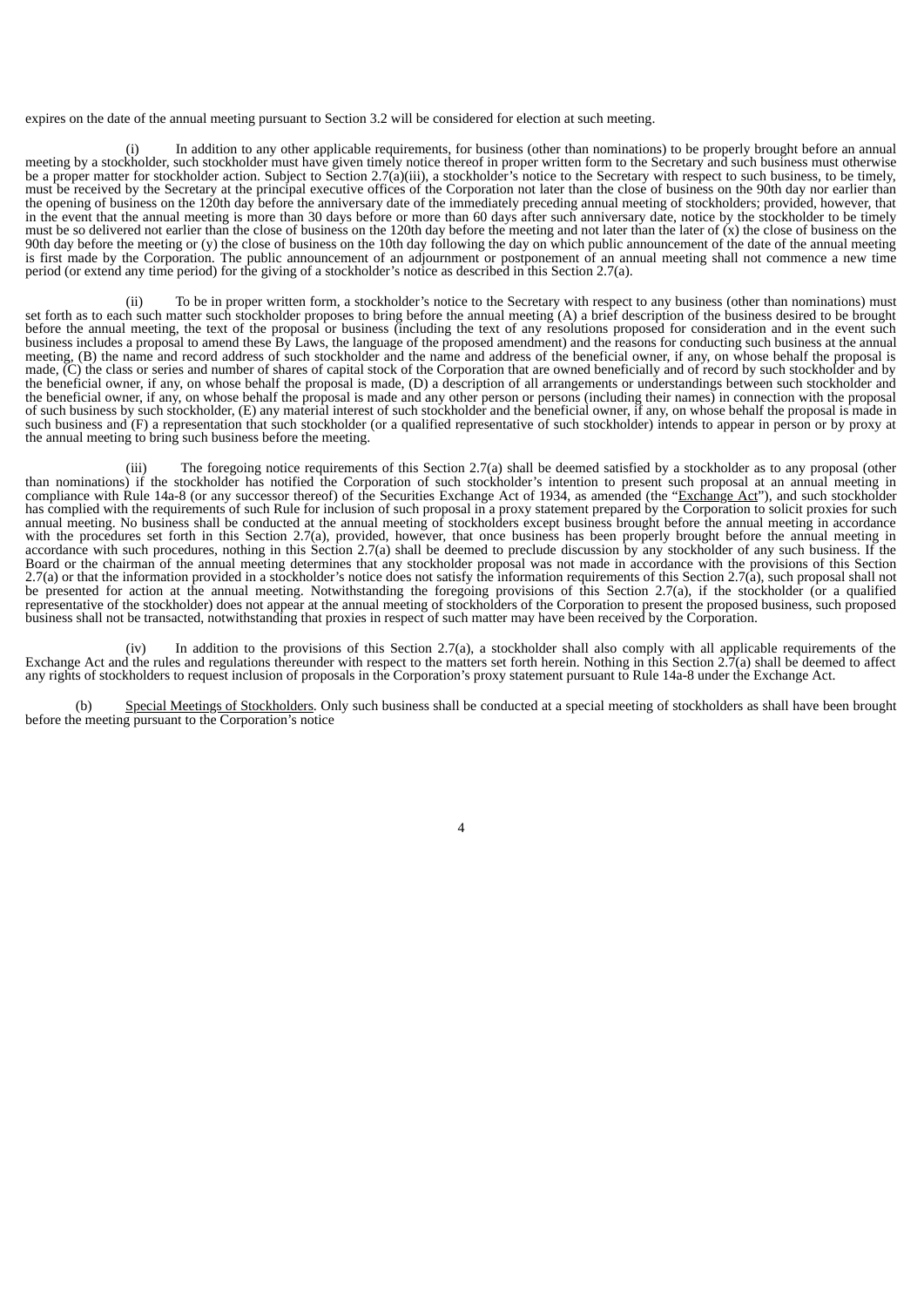of meeting. Nominations of persons for election to the Board may be made at a special meeting of stockholders at which directors are to be elected pursuant to the Corporation's notice of meeting only pursuant to Section 3.2.

(c) Public Announcement. For purposes of these By Laws, "public announcement" shall mean disclosure in a press release reported by the Dow Jones News Service, Associated Press or comparable national news service or in a document publicly filed by the Corporation with the Securities and Exchange Commission pursuant to Sections 13, 14 or 15(d) of the Exchange Act (or any successor thereto).

**Section 2.8** Conduct of Meetings. The chairman of each annual and special meeting of stockholders shall be the Chairman of the Board or, in the absence (or inability or refusal to act) of the Chairman of the Board, the Chief Executive Officer (if he or she shall be a director) or, in the absence (or inability or refusal to act of the Chief Executive Officer or if the Chief Executive Officer is not a director, the President (if he or she shall be a director) or, in the absence (or inability or refusal to act) of the President or if the President is not a director, such other person as shall be appointed by the Board. The date and time of the opening and the closing of the polls for each matter upon which the stockholders will vote at a meeting shall be announced at the meeting by the chairman of the meeting. The Board may adopt such rules and regulations for the conduct of the meeting of stockholders as it shall deem appropriate. Except to the extent inconsistent with these By Laws or such rules and regulations as adopted by the Board, the chairman of any meeting of stockholders shall have the right and authority to convene and to adjourn the meeting, to prescribe such rules, regulations and procedures and to do all such acts as, in the judgment of such chairman, are appropriate for the proper conduct of the meeting. Such rules, regulations or procedures, whether adopted by the Board or prescribed by the chairman of the meeting, may include, without limitation, the following: (a) the establishment of an agenda or order of business for the meeting; (b) rules and procedures for maintaining order at the meeting and the safety of those present; (c) limitations on attendance at or participation in the meeting to stockholders of record of the Corporation, their duly authorized and constituted proxies or such other persons as the chairman of the meeting shall determine; (d) restrictions on entry to the meeting after the time fixed for the commencement thereof; and (e) limitations on the time allotted to questions or comments by participants. Unless and to the extent determined by the Board or the chairman of the meeting, meetings of stockholders shall not be required to be held in accordance with the rules of parliamentary procedure. The secretary of each annual and special meeting of stockholders shall be the Secretary or, in the absence (or inability or refusal to act) of the Secretary, an Assistant Secretary so appointed to act by the chairman of the meeting. In the absence (or inability or refusal to act) of the Secretary and all Assistant Secretaries, the chairman of the meeting may appoint any person to act as secretary of the meeting.

**Section 2.9** Action Without Meeting. No action shall be taken by the stockholders except at an annual or special meeting of stockholders called in accordance with these Bylaws. Except as otherwise provided in the Certificate of Incorporation, no action shall be taken by the stockholders by written consent or by electronic transmission.

#### **Article III DIRECTORS**

**Section 3.1** Powers; Number. The business and affairs of the Corporation shall be managed by or under the direction of the Board, which may exercise all such powers of the Corporation and do all such lawful acts and things as are not by statute or by the Certificate of Incorporation or by these By Laws required to be exercised or done by the stockholders. Directors need not be stockholders or residents of the State of Delaware. Subject to the Certificate of Incorporation, the number of directors shall be fixed exclusively by resolution of the Board.

**Section 3.2** Advance Notice for Nomination of Directors.

(a) Subject to the terms of the Director Nomination Agreement, only persons who are nominated in accordance with the following procedures shall be eligible for election as directors of the Corporation, except as may be otherwise provided by the terms of one or more series of Preferred Stock with respect to the rights of holders of one or more series of Preferred Stock to elect directors. Nominations of persons for election to the Board at any annual meeting of stockholders, or at any special meeting of stockholders called for the purpose of electing directors as set forth in the Corporation's notice of such special meeting, may be made (i) pursuant to the terms of the Director Nomination Agreement, (ii) by or at the direction of the Board or (iii) by any stockholder of the Corporation (x) who is a stockholder of record entitled to vote in the election of directors on the date of the giving of the notice provided for in this Section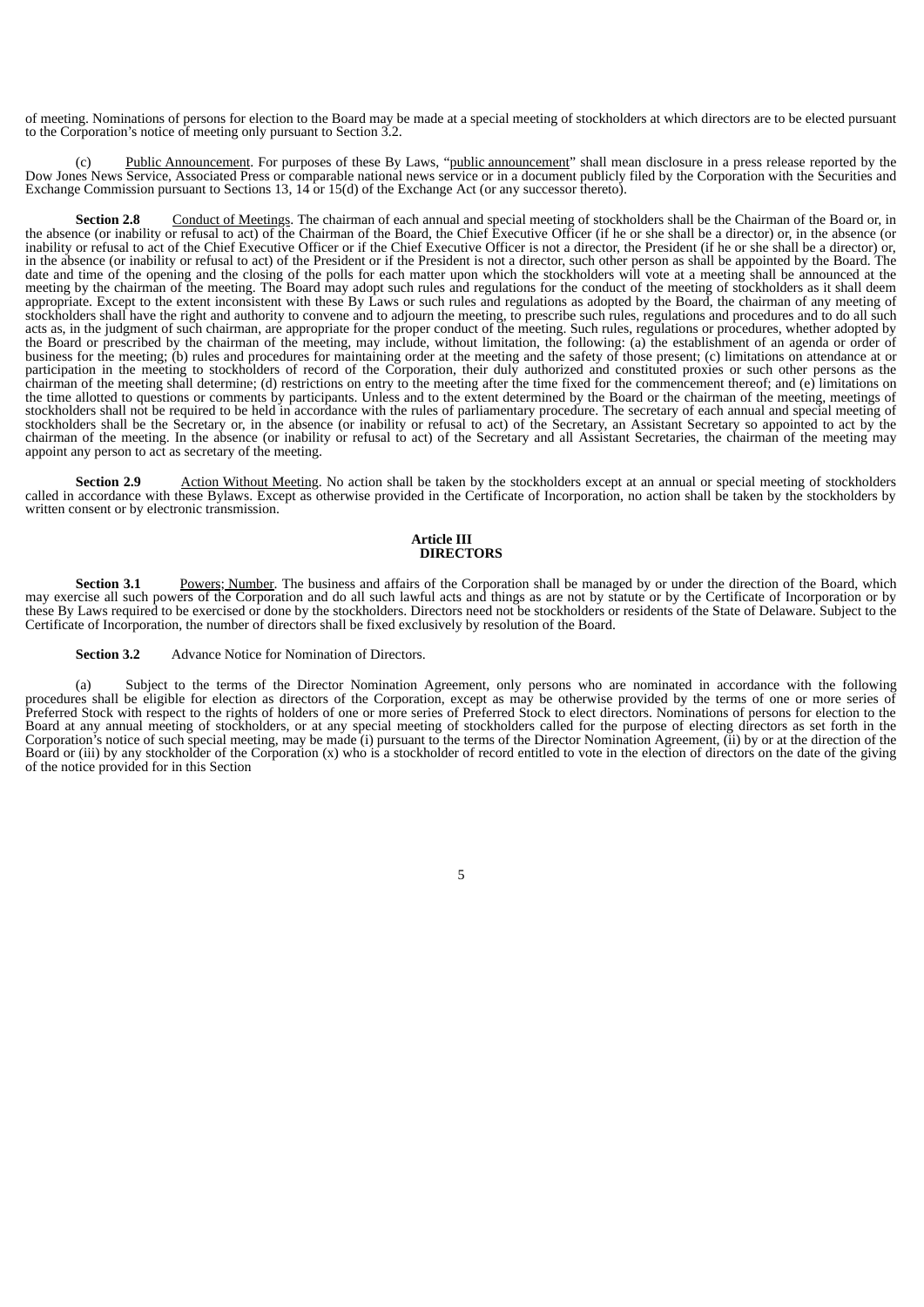3.2 and on the record date for the determination of stockholders entitled to vote at such meeting and (y) who complies with the notice procedures set forth in this Section 3.2.

(b) In addition to any other applicable requirements, for a nomination to be made by a stockholder, such stockholder must have given timely notice thereof in proper written form to the Secretary. To be timely, a stockholder's notice to the Secretary must be received by the Secretary at the principal executive offices of the Corporation (i) in the case of an annual meeting, not later than the close of business on the 90th day nor earlier than the close of business on the 120th day before the anniversary date of the immediately preceding annual meeting of stockholders; provided, however, that in the event that the annual meeting is more than 30 days before or more than 60 days after such anniversary date, notice by the stockholder to be timely must be so received not earlier than the close of business on the 120th day before the meeting and not later than the later of  $(x)$  the close of business on the 90th day before the meeting or (y) the close of business on the 10th day following the day on which public announcement of the date of the annual meeting was first made by the Corporation; and (ii) in the case of a special meeting of stockholders called for the purpose of electing directors, not later than the close of business on the 10th day following the day on which public announcement of the date of the special meeting is first made by the Corporation. In no event shall the public announcement of an adjournment or postponement of an annual meeting or special meeting commence a new time period (or extend any time period) for the giving of a stockholder's notice as described in this Section 3.2.

Notwithstanding anything in paragraph (b) to the contrary, in the event that the number of directors to be elected to the Board at an annual meeting is greater than the number of directors whose terms expire on the date of the annual meeting and there is no public announcement by the Corporation naming all of the nominees for the additional directors to be elected or specifying the size of the increased Board before the close of business on the 90th day prior to the anniversary date of the immediately preceding annual meeting of stockholders, a stockholder's notice required by this Section 3.2 shall also be considered timely, but only with respect to nominees for the additional directorships created by such increase that are to be filled by election at such annual meeting, if it shall be received by the Secretary at the principal executive offices of the Corporation not later than the close of business on the 10th day following the date on which such public announcement was first made by the Corporation.

To be in proper written form, a stockholder's notice to the Secretary must set forth (i) as to each person whom the stockholder proposes to nominate for election as a director (A) the name, age, business address and residence address of the person, (B) the principal occupation or employment of the person, (C) the class or series and number of shares of capital stock of the Corporation that are owned beneficially or of record by the person and (D) any other information relating to the person that would be required to be disclosed in a proxy statement or other filings required to be made in connection with solicitations of proxies for election of directors pursuant to Section 14 of the Exchange Act and the rules and regulations promulgated thereunder; and (ii) as to the stockholder giving the notice (A) the name and record address of such stockholder as they appear on the Corporation's books and the name and address of the beneficial owner, if any, on whose behalf the nomination is made, (B) the class or series and number of shares of capital stock of the Corporation that are owned beneficially and of record by such stockholder and the beneficial owner, if any, on whose behalf the nomination is made, (C) a description of all arrangements or understandings relating to the nomination to be made by such stockholder among such stockholder, the beneficial owner, if any, on whose behalf the nomination is made, each proposed nominee and any other person or persons (including their names), (D) a representation that such stockholder (or a qualified representative of such stockholder) intends to appear in person or by proxy at the meeting to nominate the persons named in its notice and (E) any other information relating to such stockholder and the beneficial owner, if any, on whose behalf the nomination is made that would be required to be disclosed in a proxy statement or other filings required to be made in connection with solicitations of proxies for election of directors pursuant to Section 14 of the Exchange Act and the rules and regulations promulgated thereunder. Such notice must be accompanied by a written consent of each proposed nominee to being named as a nominee and to serve as a director if elected.

(e) If the Board or the chairman of the meeting of stockholders determines that any nomination was not made in accordance with the provisions of this Section 3.2, or that the information provided in a stockholder's notice does not satisfy the information requirements of this Section 3.2, then such nomination shall not be considered at the meeting in question. Notwithstanding the foregoing provisions of this Section 3.2 if the stockholder (or a qualified representative of the stockholder) does not appear at the meeting of stockholders of the Corporation to present the nomination, such nomination shall be disregarded, notwithstanding that proxies in respect of such nomination may have been received by the Corporation.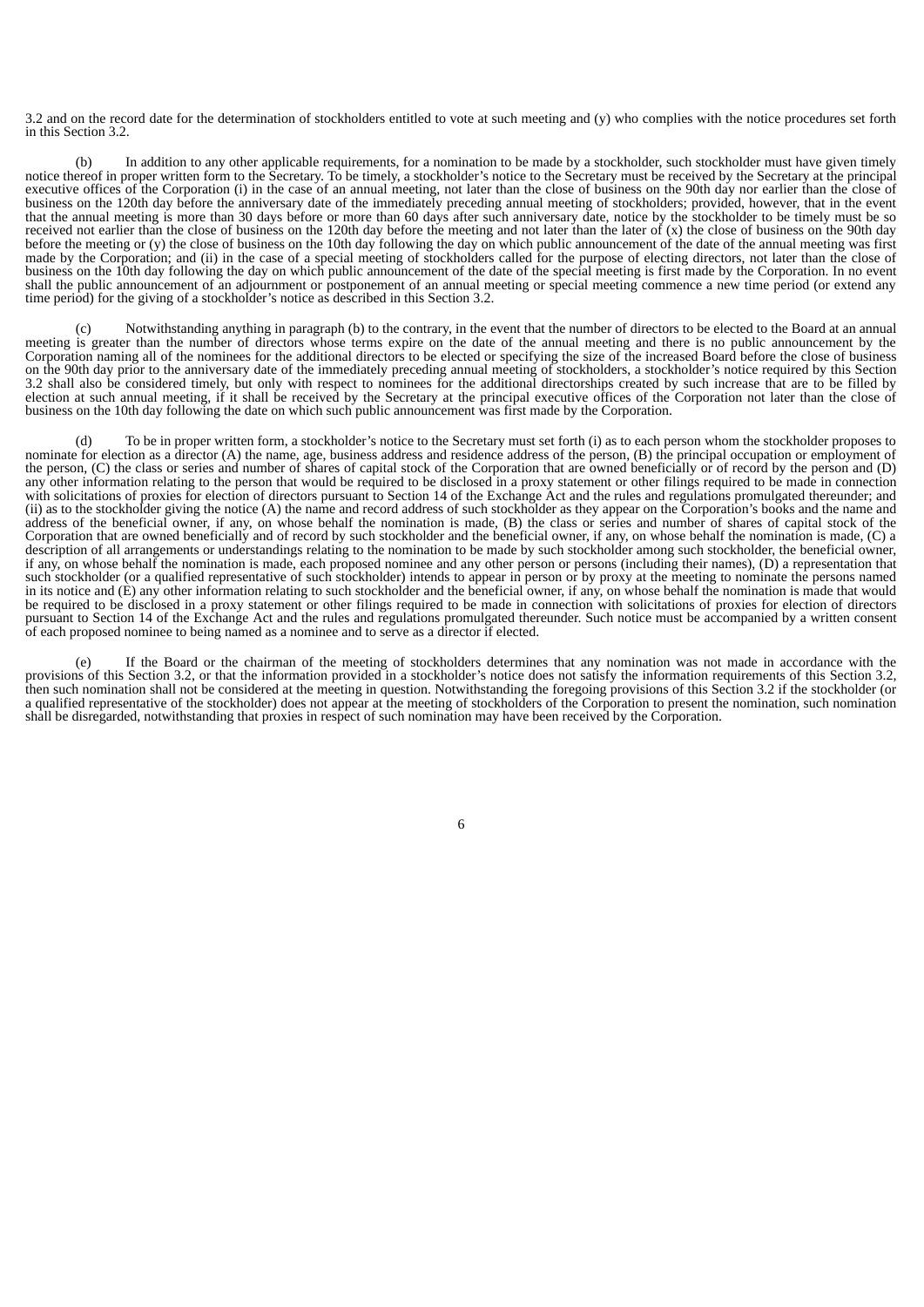(f) In addition to the provisions of this Section 3.2, a stockholder shall also comply with all of the applicable requirements of the Exchange Act and the rules and regulations thereunder with respect to the matters set forth herein. Nothing in this Section 3.2 shall be deemed to affect any rights of the holders of Preferred Stock to elect directors pursuant to the Certificate of Incorporation.

Notwithstanding anything to the contrary contained in this Section 3.2, for as long as the Nomination Agreement remains in effect, the stockholders party to the Director Nomination Agreement who are entitled to designate a director pursuant to its terms shall not be subject to the notice provisions set forth in Section 3.2(b), Section 3.2(c) or Section 3.2(d) with respect to any annual or special meeting of stockholders.

**Section 3.3** Compensation. Unless otherwise restricted by the Certificate of Incorporation or these By Laws, the Board shall have the authority to fix the compensation of directors, including for service on a committee of the Board, and may be paid either a fixed sum for attendance at each meeting of the Board or other compensation as director. The directors may be reimbursed their expenses, if any, of attendance at each meeting of the Board. No such payment shall preclude any director from serving the Corporation in any other capacity and receiving compensation therefor. Members of committees of the Board may be allowed like compensation and reimbursement of expenses for service on the committee.

#### **Article IV BOARD MEETINGS**

**Section 4.1** Annual Meetings. The Board shall meet as soon as practicable after the adjournment of each annual stockholders meeting at the place of the annual stockholders meeting unless the Board shall fix another time and place and give notice thereof in the manner required herein for special meetings of the Board. No notice to the directors shall be necessary to legally convene this meeting, except as provided in this Section 4.1.

**Section 4.2** Regular Meetings. Regularly scheduled, periodic meetings of the Board may be held without notice at such times, dates and places (within or without the State of Delaware) as shall from time to time be determined by the Board.

**Section 4.3** Special Meetings. Special meetings of the Board (a) may be called by the Chairman of the Board or President and (b) shall be called by the Chairman of the Board, President or Secretary on the written request of at least a majority of directors then in office, or the sole director, as the case may be, and shall be held at such time, date and place (within or without the State of Delaware) as may be determined by the person calling the meeting or, if called upon the request of directors or the sole director, as specified in such written request. Notice of each special meeting of the Board shall be given, as provided in Section 9.3, to each director (i) at least 24 hours before the meeting if such notice is oral notice given personally or by telephone or written notice given by hand delivery or by means of a form electronic transmission and delivery; (ii) at least two days before the meeting if such notice is sent by a nationally recognized overnight delivery service; and (iii) at least five days before the meeting if such notice is sent through the United States mail. If the Secretary shall fail or refuse to give such notice, then the notice may be given by the officer who called the meeting or the directors who requested the meeting. Any and all business that may be transacted at a regular meeting of the Board may be transacted at a special meeting. Except as may be otherwise expressly provided by applicable law, the Certificate of Incorporation, or these By Laws, neither the business to be transacted at, nor the purpose of, any special meeting need be specified in the notice or waiver of notice of such meeting. A special meeting may be held at any time without notice if all the directors are present or if those not present waive notice of the meeting in accordance with Section 9.4.

**Section 4.4** Quorum; Required Vote. A majority of the Board shall constitute a quorum for the transaction of business at any meeting of the Board, and the act of a majority of the directors present at any meeting at which there is a quorum shall be the act of the Board, except as may be otherwise specifically provided by applicable law, the Certificate of Incorporation or these By Laws. If a quorum shall not be present at any meeting, a majority of the directors present may adjourn the meeting from time to time, without notice other than announcement at the meeting, until a quorum is present.

**Section 4.5** Consent In Lieu of Meeting. Unless otherwise restricted by the Certificate of Incorporation or these By Laws, any action required or permitted to be taken at any meeting of the Board or any committee thereof may be taken without a meeting if all members of the Board or committee, as the case may be, consent thereto in writing or by electronic transmission, and the writing or writings or electronic transmission or transmissions (or paper reproductions thereof) are filed with the minutes of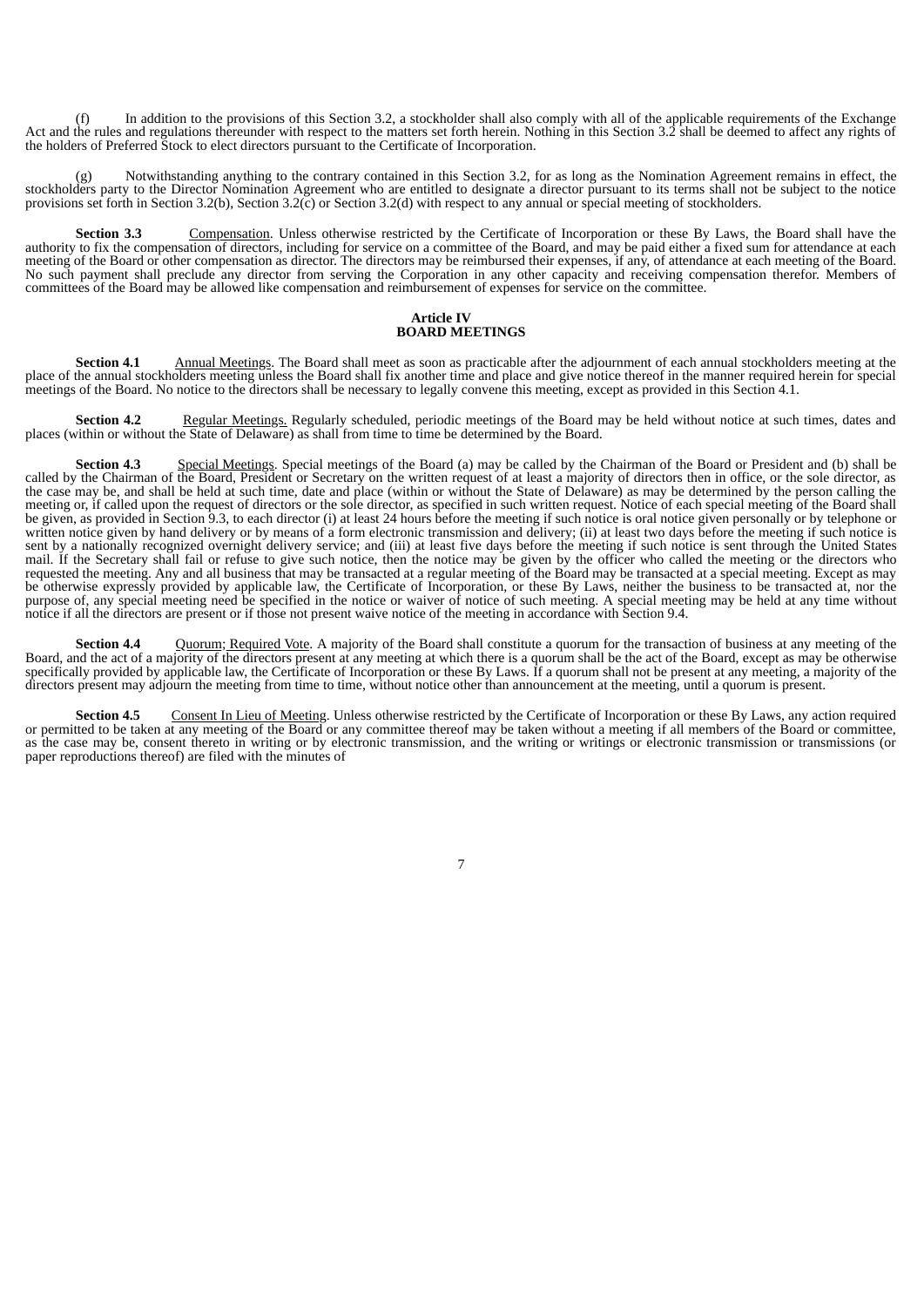proceedings of the Board or committee. Such filing shall be in paper form if the minutes are maintained in paper form and shall be in electronic form if the minutes are maintained in electronic form.

**Section 4.6** Organization. The chairman of each meeting of the Board shall be the Chairman of the Board or, in the absence (or inability or refusal to act) of the Chairman of the Board, the Chief Executive Officer (if he or she shall be a director) or, in the absence (or inability or refusal to act) of the Chief Executive Officer or if the Chief Executive Officer is not a director, the President (if he or she shall be a director) or in the absence (or inability or refusal to act) of the President or if the President is not a director, a chairman elected from the directors present. The Secretary shall act as secretary of all meetings of the Board. In the absence (or inability or refusal to act) of the Secretary, an Assistant Secretary shall perform the duties of the Secretary at such meeting. In the absence (or inability or refusal to act) of the Secretary and all Assistant Secretaries, the chairman of the meeting may appoint any person to act as secretary of the meeting.

#### **Article V COMMITTEES OF DIRECTORS**

**Section 5.1** Establishment. The Board may by resolution of the Board designate one or more committees, each committee to consist of one or more of the directors of the Corporation. Each committee shall keep regular minutes of its meetings and report the same to the Board when required by the resolution designating such committee. The Board shall have the power at any time to fill vacancies in, to change the membership of, or to dissolve any such committee.

**Section 5.2** Available Powers. Any committee established pursuant to Section 5.1 hereof, to the extent permitted by applicable law and by resolution of the Board, shall have and may exercise all of the powers and authority of the Board in the management of the business and affairs of the Corporation, and may authorize the seal of the Corporation to be affixed to all papers that may require it.

**Section 5.3** Alternate Members. The Board may designate one or more directors as alternate members of any committee, who may replace any absent or disqualified member at any meeting of such committee. In the absence or disqualification of a member of the committee, the member or members thereof present at any meeting and not disqualified from voting, whether or not he, she or they constitute a quorum, may unanimously appoint another member of the Board to act at the meeting in place of any such absent or disqualified member.

**Section 5.4** Procedures. Unless the Board otherwise provides, the time, date, place, if any, and notice of meetings of a committee shall be determined by such committee. At meetings of a committee, a majority of the number of members of the committee (but not including any alternate member, unless such alternate member has replaced any absent or disqualified member at the time of, or in connection with, such meeting) shall constitute a quorum for the transaction of business. The act of a majority of the members present at any meeting at which a quorum is present shall be the act of the committee, except as otherwise specifically provided by applicable law, the Certificate of Incorporation, these By Laws or the Board. If a quorum is not present at a meeting of a committee, the members present may adjourn the meeting from time to time, without notice other than an announcement at the meeting, until a quorum is present. Unless the Board otherwise provides and except as provided in these By Laws, each committee designated by the Board may make, alter, amend and repeal rules for the conduct of its business. In the absence of such rules each committee shall conduct its business in the same manner as the Board is authorized to conduct its business pursuant to Article III and Article IV of these By Laws.

#### **Article VI OFFICERS**

**Section 6.1** Officers. The officers of the Corporation elected by the Board shall be a Chief Executive Officer, a Chief Financial Officer, a Secretary and such other officers (including without limitation, a Chairman of the Board, Presidents, Vice Presidents, Partners, Managing Directors, Senior<br>Managing Directors, Assistant Secretaries and a Treasurer) as the Managing Directors, Assistant Secretaries and a Treasurer) as the Board from time to time may determine. Officers elected by the Board shall each have such powers and duties as generally pertain to their respective offices such powers and duties as from time to time may be conferred by the Board. The Chief Executive Officer or President may also appoint such other officers (including without limitation one or more Vice Presidents and Controllers) as may be necessary or desirable for the conduct of the business of the Corporation. Such other officers shall have such powers and duties and shall hold their offices for such terms as may be provided in these

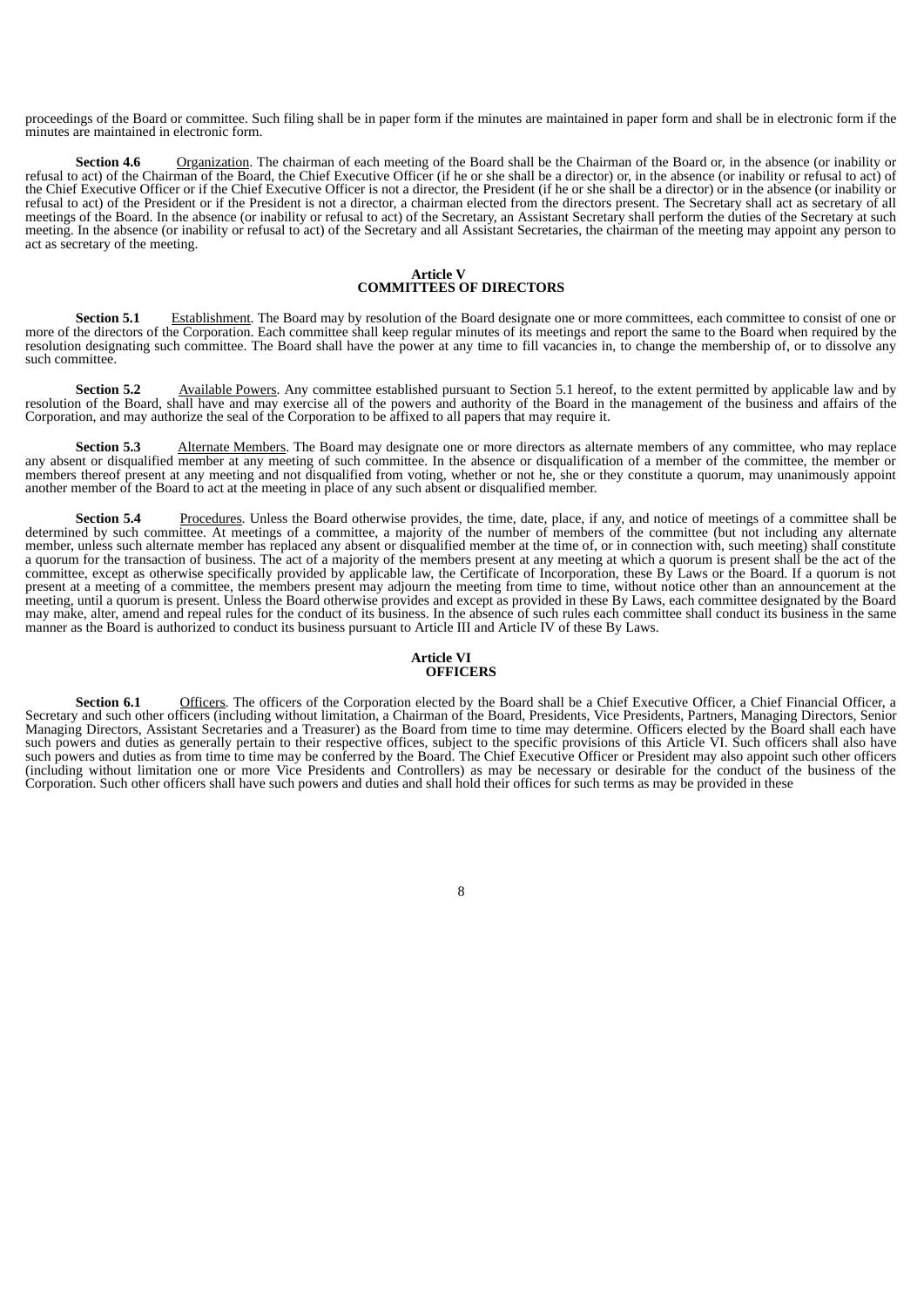By Laws or as may be prescribed by the Board or, if such officer has been appointed by the Chief Executive Officer or President, as may be prescribed by the appointing officer.

(a) Chairman of the Board. The Chairman of the Board shall preside when present at all meetings of the stockholders and the Board. The Chairman of the Board shall have general supervision and control of the acquisition activities of the Corporation subject to the ultimate authority of the Board, and shall be responsible for the execution of the policies of the Board with respect to such matters. In the absence (or inability or refusal to act) of the Chairman of the Board, the Chief Executive Officer (if he or she shall be a director) shall preside when present at all meetings of the stockholders and the Board. The powers and duties of the Chairman of the Board shall not include supervision or control of the preparation of the financial statements of the Corporation (other than through participation as a member of the Board). The position of Chairman of the Board and Chief Executive Officer may be held by the same person.

(b) Chief Executive Officer. The Chief Executive Officer shall be the chief executive officer of the Corporation, shall have general supervision of the affairs of the Corporation and general control of all of its business subject to the ultimate authority of the Board, and shall be responsible for the execution of the policies of the Board with respect to such matters, except to the extent any such powers and duties have been prescribed to the Chairman of the Board pursuant to Section 6.1(a) above. In the absence (or inability or refusal to act) of the Chairman of the Board, the Chief Executive Officer (if he or she shall be a director) shall preside when present at all meetings of the stockholders and the Board. The position of Chief Executive Officer and President may be held by the same person.

President. The President shall make recommendations to the Chief Executive Officer on all operational matters that would normally be reserved for the final executive responsibility of the Chief Executive Officer. In the absence (or inability or refusal to act) of the Chairman of the Board and Chief Executive Officer, the President (if he or she shall be a director) shall preside when present at all meetings of the stockholders and the Board. The President shall also perform such duties and have such powers as shall be designated by the Board. The position of President and Chief Executive Officer may be held by the same person.

Vice Presidents. In the absence (or inability or refusal to act) of the President, the Vice President (or in the event there be more than one Vice President, the Vice Presidents in the order designated by the Board) shall perform the duties and have the powers of the President. Any one or more of the Vice Presidents may be given an additional designation of rank or function.

#### (e) Secretary.

(i) The Secretary shall attend all meetings of the stockholders, the Board and (as required) committees of the Board and shall record the proceedings of such meetings in books to be kept for that purpose. The Secretary shall give, or cause to be given, notice of all meetings of the stockholders and special meetings of the Board and shall perform such other duties as may be prescribed by the Board, the Chairman of the Board, Chief Executive Officer or President. The Secretary shall have custody of the corporate seal of the Corporation and the Secretary, or any Assistant Secretary, shall have authority to affix the same to any instrument requiring it, and when so affixed, it may be attested by his or her signature or by the signature of such Assistant Secretary. The Board may give general authority to any other officer to affix the seal of the Corporation and to attest the affixing thereof by his or her signature.

(ii) The Secretary shall keep, or cause to be kept, at the principal executive office of the Corporation or at the office of the Corporation's transfer agent or registrar, if one has been appointed, a stock ledger, or duplicate stock ledger, showing the names of the stockholders and their addresses, the number and classes of shares held by each and, with respect to certificated shares, the number and date of certificates issued for the same and the number and date of certificates cancelled.

(f) Assistant Secretaries. The Assistant Secretary or, if there be more than one, the Assistant Secretaries in the order determined by the Board shall, in the absence (or inability or refusal to act) of the Secretary, perform the duties and have the powers of the Secretary.

Chief Financial Officer. The Chief Financial Officer shall perform all duties commonly incident to that office (including, without limitation, the care and custody of the funds and securities of the Corporation, which from time to time may come into the Chief Financial Officer's hands and the deposit of the funds of the Corporation in such banks or trust companies as the Board, the Chief Executive Officer or the President may authorize).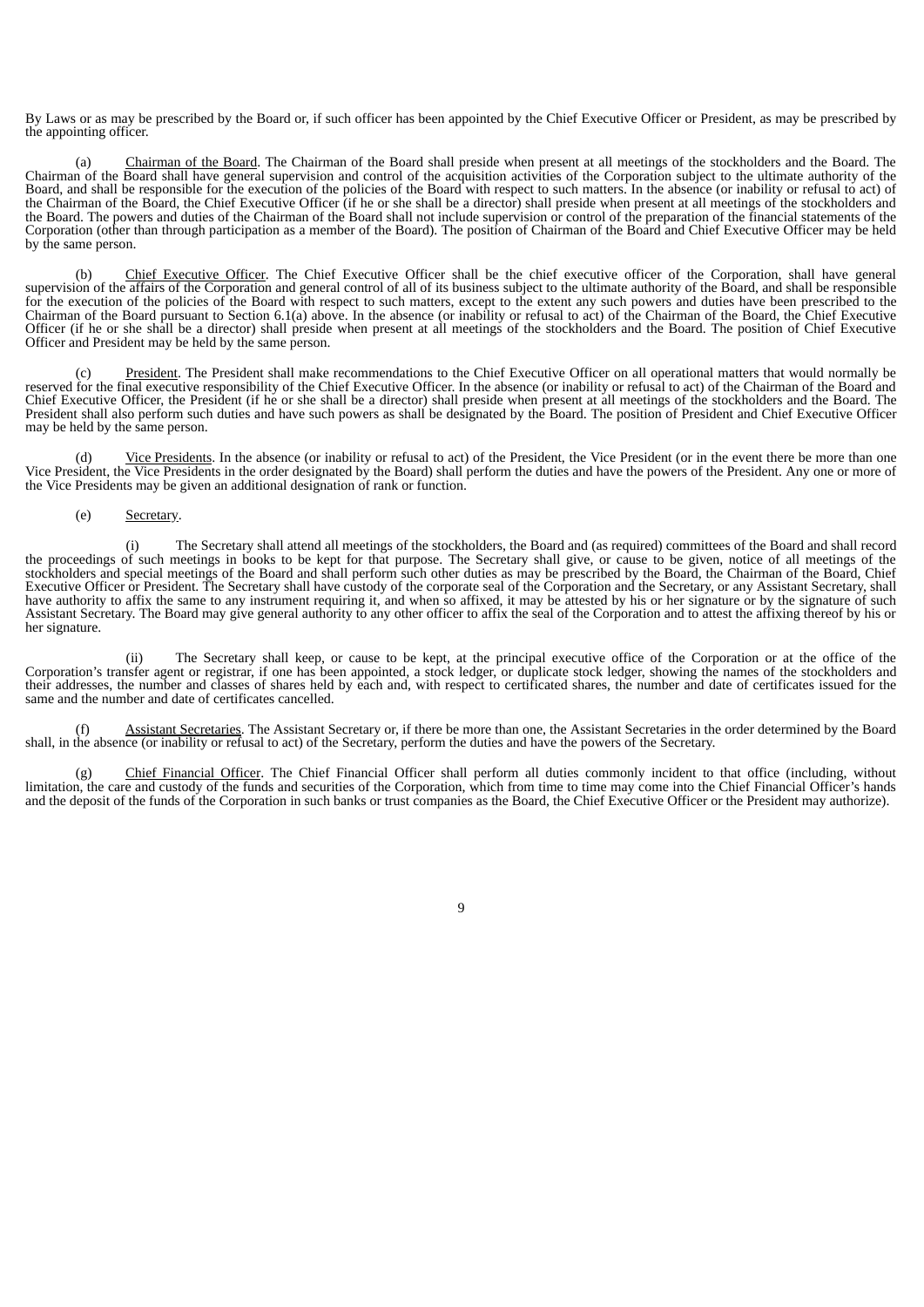(h) Treasurer. The Treasurer shall, in the absence (or inability or refusal to act) of the Chief Financial Officer, perform the duties and exercise the powers of the Chief Financial Officer.

**Section 6.2** Term of Office; Removal; Vacancies. The elected officers of the Corporation shall be appointed by the Board and shall hold office until their successors are duly elected and qualified by the Board or until their earlier death, resignation, retirement, disqualification, or removal from office. Any officer may be removed, with or without cause, at any time by the Board. Any officer appointed by the Chief Executive Officer or President may also be removed, with or without cause, by the Chief Executive Officer or President, as the case may be, unless the Board otherwise provides. Any vacancy occurring in any elected office of the Corporation may be filled by the Board. Any vacancy occurring in any office appointed by the Chief Executive Officer or President may be filled by the Chief Executive Officer, or President, as the case may be, unless the Board then determines that such office shall thereupon be elected by the Board, in which case the Board shall elect such officer.

**Section 6.3** Other Officers. The Board may delegate the power to appoint such other officers and agents, and may also remove such officers and agents or delegate the power to remove same, as it shall from time to time deem necessary or desirable.

**Section 6.4** Multiple Officeholders; Stockholder and Director Officers. Any number of offices may be held by the same person unless the Certificate of Incorporation or these By Laws otherwise provide. Officers need not be stockholders or residents of the State of Delaware.

#### **Article VII SHARES**

**Section 7.1** Certificated and Uncertificated Shares. The shares of the Corporation may be certificated or uncertificated, subject to the sole discretion of the Board and the requirements of the DGCL.

**Section 7.2** Multiple Classes of Stock. If the Corporation shall be authorized to issue more than one class of stock or more than one series of any class, the Corporation shall (a) cause the powers, designations, preferences and relative, participating, optional or other special rights of each class of stock or series thereof and the qualifications, limitations or restrictions of such preferences and/or rights to be set forth in full or summarized on the face or back of any certificate that the Corporation issues to represent shares of such class or series of stock or (b) in the case of uncertificated shares, within a reasonable time after the issuance or transfer of such shares, send to the registered owner thereof a written notice containing the information required to be set forth on certificates as specified in clause (a) above; provided, however, that, except as otherwise provided by applicable law, in lieu of the foregoing requirements, there may be set forth on the face or back of such certificate or, in the case of uncertificated shares, on such written notice a statement that the Corporation will furnish without charge to each stockholder who so requests the powers, designations, preferences and relative, participating, optional or other special rights of each class of stock or series thereof and the qualifications, limitations or restrictions of such preferences or rights.

**Section 7.3** Signatures. Each certificate representing capital stock of the Corporation shall be signed by or in the name of the Corporation by (a) the Chairman of the Board, Chief Executive Officer, the President or a Vice President and (b) the Treasurer, an Assistant Treasurer, the Secretary or an Assistant Secretary of the Corporation. Any or all the signatures on the certificate may be a facsimile. In case any officer, transfer agent or registrar who has signed or whose facsimile signature has been placed upon a certificate shall have ceased to be such officer, transfer agent or registrar before such certificate is issued, such certificate may be issued by the Corporation with the same effect as if such person were such officer, transfer agent or registrar on the date of issue.

## **Section 7.4** Consideration and Payment for Shares.

(a) Subject to applicable law and the Certificate of Incorporation, shares of stock may be issued for such consideration, having in the case of shares with par value a value not less than the par value thereof, and to such persons, as determined from time to time by the Board. The consideration may consist of any tangible or intangible property or any benefit to the Corporation including cash, promissory notes, services performed, contracts for services to be performed or other securities, or any combination thereof.

(b) Subject to applicable law and the Certificate of Incorporation, shares may not be issued until the full amount of the consideration has been paid, unless upon the face or back of each certificate issued to represent any partly paid shares of capital stock or upon the books and records of the Corporation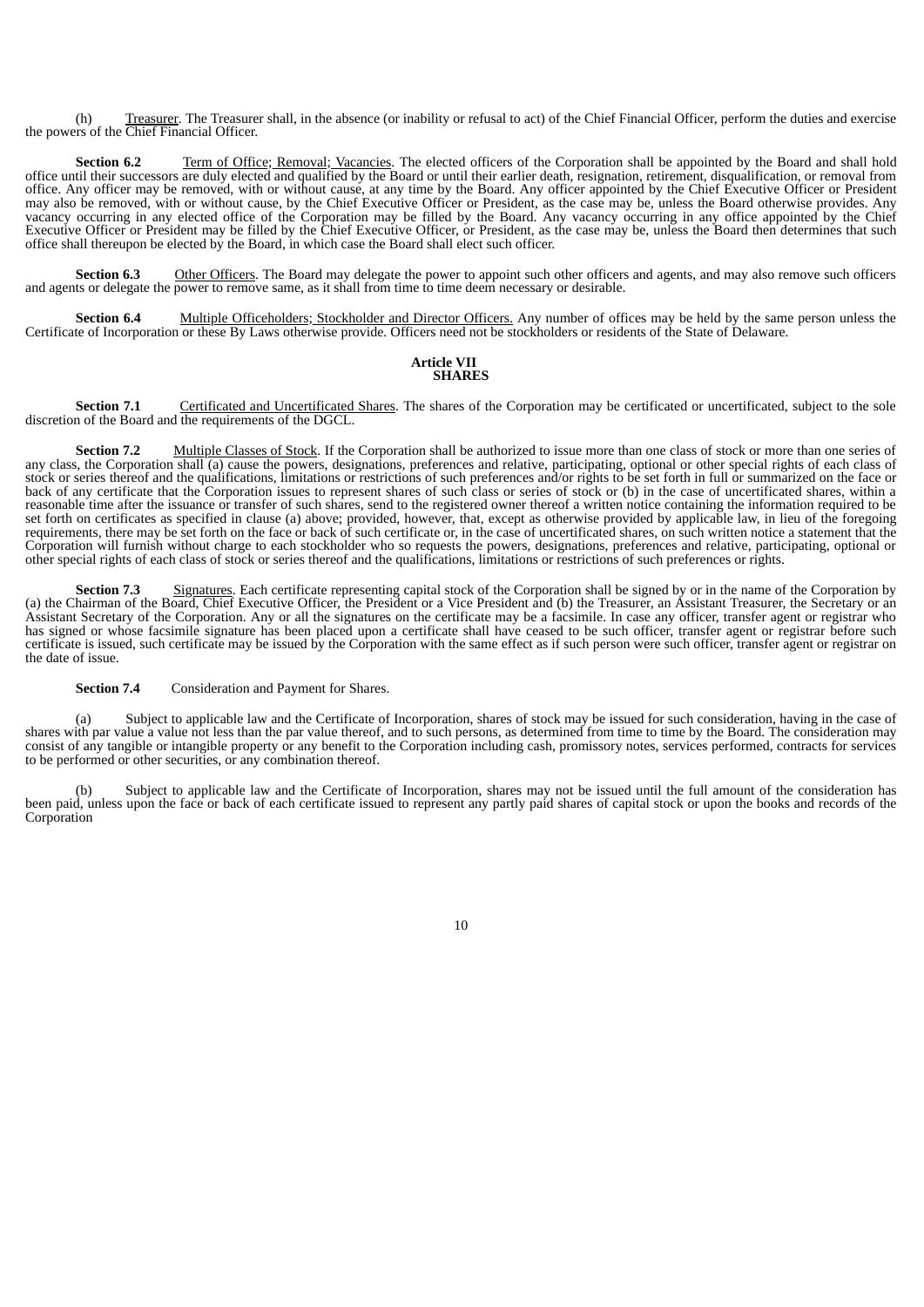in the case of partly paid uncertificated shares, there shall have been set forth the total amount of the consideration to be paid therefor and the amount paid thereon up to and including the time said certificate representing certificated shares or said uncertificated shares are issued.

## **Section 7.5** Lost, Destroyed or Wrongfully Taken Certificates.

(a) If an owner of a certificate representing shares claims that such certificate has been lost, destroyed or wrongfully taken, the Corporation shall issue a new certificate representing such shares or such shares in uncertificated form if the owner: (i) requests such a new certificate before the Corporation has notice that the certificate representing such shares has been acquired by a protected purchaser; (ii) if requested by the Corporation, delivers to the Corporation a bond sufficient to indemnify the Corporation against any claim that may be made against the Corporation on account of the alleged loss, wrongful taking or destruction of such certificate or the issuance of such new certificate or uncertificated shares; and (iii) satisfies other reasonable requirements imposed by the Corporation.

(b) If a certificate representing shares has been lost, apparently destroyed or wrongfully taken, and the owner fails to notify the Corporation of that fact within a reasonable time after the owner has notice of such loss, apparent destruction or wrongful taking and the Corporation registers a transfer of such shares before receiving notification, the owner shall be precluded from asserting against the Corporation any claim for registering such transfer or a claim to a new certificate representing such shares or such shares in uncertificated form.

**Section 7.6** Transfer of Stock.

(a) If a certificate representing shares of the Corporation is presented to the Corporation with an endorsement requesting the registration of transfer of such shares or an instruction is presented to the Corporation requesting the registration of transfer of uncertificated shares, the Corporation shall register the transfer as requested if:

(i) (i) in the case of certificated shares, the certificate representing such shares has been surrendered;

(ii) (A) with respect to certificated shares, the endorsement is made by the person specified by the certificate as entitled to such shares; (B) with respect to uncertificated shares, an instruction is made by the registered owner of such uncertificated shares; or (C) with respect to certificated shares or uncertificated shares, the endorsement or instruction is made by any other appropriate person or by an agent who has actual authority to act on behalf of the appropriate person;

(iii) the Corporation has received a guarantee of signature of the person signing such endorsement or instruction or such other reasonable assurance that the endorsement or instruction is genuine and authorized as the Corporation may request;

(iv) the transfer does not violate any restriction on transfer imposed by the Corporation that is enforceable in accordance with Section 7.8(a); and

(v) such other conditions for such transfer as shall be provided for under applicable law have been satisfied.

(b) Whenever any transfer of shares shall be made for collateral security and not absolutely, the Corporation shall so record such fact in the entry of transfer if, when the certificate for such shares is presented to the Corporation for transfer or, if such shares are uncertificated, when the instruction for registration of transfer thereof is presented to the Corporation, both the transferor and transferee request the Corporation to do so.

**Section 7.7** Registered Stockholders. Before due presentment for registration of transfer of a certificate representing shares of the Corporation or of an instruction requesting registration of transfer of uncertificated shares, the Corporation may treat the registered owner as the person exclusively entitled to inspect for any proper purpose the stock ledger and the other books and records of the Corporation, vote such shares, receive dividends or notifications with respect to such shares and otherwise exercise all the rights and powers of the owner of such shares, except that a person who is the beneficial owner of such shares (if held in a voting trust or by a nominee on behalf of such person) may, upon providing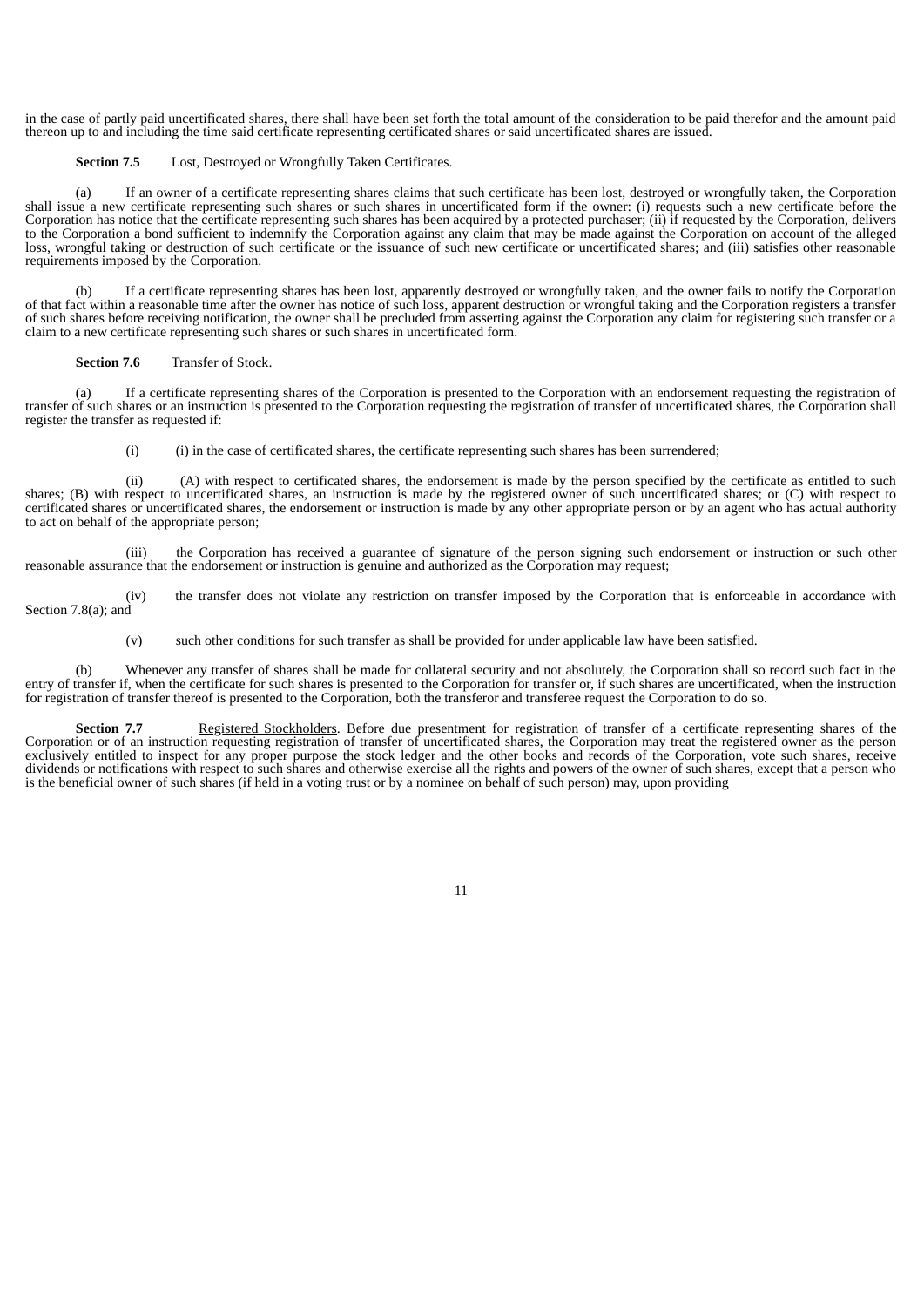documentary evidence of beneficial ownership of such shares and satisfying such other conditions as are provided under applicable law, may also so inspect the books and records of the Corporation.

## **Section 7.8** Effect of the Corporation's Restriction on Transfer.

(a) A written restriction on the transfer or registration of transfer of shares of the Corporation or on the amount of shares of the Corporation that may be owned by any person or group of persons, if permitted by the DGCL and noted conspicuously on the certificate representing such shares or, in the case of uncertificated shares, contained in a notice, offering circular or prospectus sent by the Corporation to the registered owner of such shares within a reasonable time prior to or after the issuance or transfer of such shares, may be enforced against the holder of such shares or any successor or transferee of the holder including an executor, administrator, trustee, guardian or other fiduciary entrusted with like responsibility for the person or estate of the holder.

(b) A restriction imposed by the Corporation on the transfer or the registration of shares of the Corporation or on the amount of shares of the Corporation that may be owned by any person or group of persons, even if otherwise lawful, is ineffective against a person without actual knowledge of such restriction unless: (i) the shares are certificated and such restriction is noted conspicuously on the certificate; or (ii) the shares are uncertificated and such restriction was contained in a notice, offering circular or prospectus sent by the Corporation to the registered owner of such shares within a reasonable time prior to or after the issuance or transfer of such shares.

**Section 7.9** Regulations. The Board shall have power and authority to make such additional rules and regulations, subject to any applicable requirement of law, as the Board may deem necessary and appropriate with respect to the issue, transfer or registration of transfer of shares of stock or certificates representing shares. The Board may appoint one or more transfer agents or registrars and may require for the validity thereof that certificates representing shares bear the signature of any transfer agent or registrar so appointed.

#### **Article VIII INDEMNIFICATION**

**Section 8.1** Right to Indemnification. To the fullest extent permitted by applicable law, as the same exists or may hereafter be amended, the Corporation shall indemnify and hold harmless each person who was or is made a party or is threatened to be made a party to or is otherwise involved in any threatened, pending or completed action, suit or proceeding, whether civil, criminal, administrative or investigative (hereinafter a "proceeding"), by reason of the fact that he or she is or was a director or officer of the Corporation or, while a director or officer of the Corporation, is or was serving at the request of the Corporation as a director, officer, employee or agent of another corporation or of a partnership, joint venture, trust, other enterprise or nonprofit entity, including service with respect to an employee benefit plan (hereinafter an "<u>Indemnitee</u>"), whether the basis of such proceeding is alleged action in an official capacity as a director, officer, employee or agent, or in any other capacity while serving as a director, officer, employee or agent, against all liability and loss suffered and expenses (including, without limitation, attorneys' fees, judgments, fines, ERISA excise taxes and penalties and amounts paid in settlement) reasonably incurred by such Indemnitee in connection with such proceeding; provided, however, that, except as provided in Section 8.3 with respect to proceedings to enforce rights to indemnification, the Corporation shall indemnify an Indemnitee in connection with a proceeding (or part thereof) initiated by such Indemnitee only if such proceeding (or part thereof) was authorized by the Board.

**Section 8.2** Right to Advancement of Expenses. In addition to the right to indemnification conferred in Section 8.1, an Indemnitee shall also have the right to be paid by the Corporation to the fullest extent not prohibited by applicable law the expenses (including, without limitation, attorneys' fees) incurred in defending or otherwise participating in any such proceeding in advance of its final disposition (hereinafter an "advancement of expenses"); provided, however, that, if the DGCL requires, an advancement of expenses incurred by an Indemnitee in his or her capacity as a director or officer of the Corporation (and not in any other capacity in which service was or is rendered by such Indemnitee, including, without limitation, service to an employee benefit plan) shall be made only upon the Corporation's receipt of an undertaking (hereinafter an "undertaking"), by or on behalf of such Indemnitee, to repay all amounts so advanced if it shall ultimately be determined that such Indemnitee is not entitled to be indemnified under this Article VIII or otherwise.

**Section 8.3** Right of Indemnitee to Bring Suit. If a claim under Section 8.1 or Section 8.2 is not paid in full by the Corporation within 60 days after a written claim therefor has been received by the

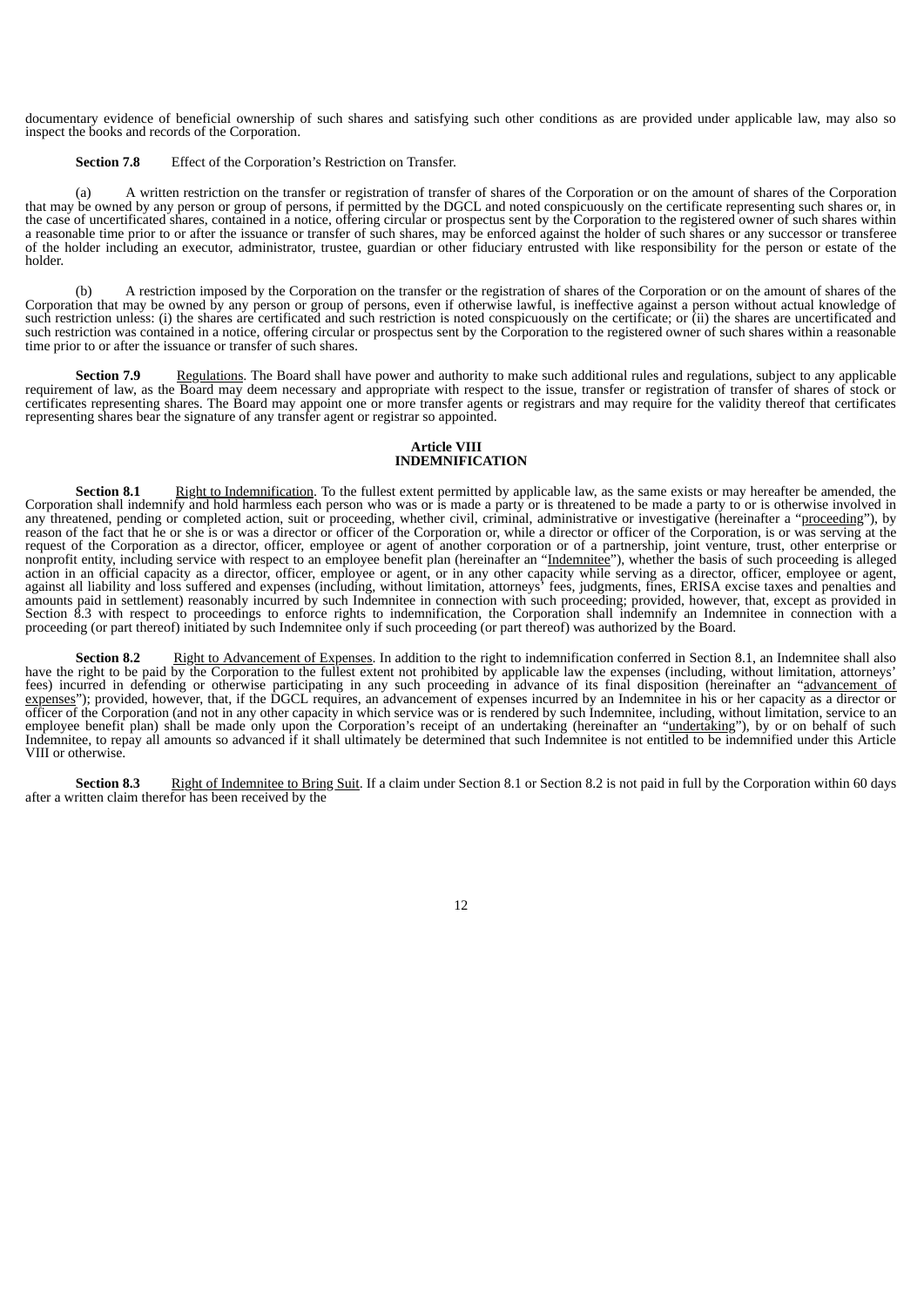Corporation, except in the case of a claim for an advancement of expenses, in which case the applicable period shall be 20 days, the Indemnitee may at any time thereafter bring suit against the Corporation to recover the unpaid amount of the claim. If successful in whole or in part in any such suit, or in a suit brought by the Corporation to recover an advancement of expenses pursuant to the terms of an undertaking, the Indemnitee shall also be entitled to be paid the expense of prosecuting or defending such suit. In (a) any suit brought by the Indemnitee to enforce a right to indemnification hereunder (but not in a suit brought by an Indemnitee to enforce a right to an advancement of expenses) it shall be a defense that, and (b) in any suit brought by the Corporation to recover an advancement of expenses pursuant to the terms of an undertaking, the Corporation shall be entitled to recover such expenses upon a final judicial decision from which there is no further right to appeal (hereinafter a "<u>final adjudication</u>") that, the Indemnitee has not met any applicable standard for indemnification set forth in the DGCL. Neither the failure of the Corporation (including its directors who are not parties to such action, a committee of such directors, independent legal counsel, or its stockholders) to have made a determination prior to the commencement of such suit that indemnification of the Indemnitee is proper in the circumstances because the Indemnitee has met the applicable standard of conduct set forth in the DGCL, nor an actual determination by the Corporation (including a determination by its directors who are not parties to such action, a committee of such directors, independent legal counsel, or its stockholders) that the Indemnitee has not met such applicable standard of conduct, shall create a presumption that the Indemnitee has not met the applicable standard of conduct or, in the case of such a suit brought by the Indemnitee, shall be a defense to such suit. In any suit brought by the Indemnitee to enforce a right to indemnification or to an advancement of expenses hereunder, or by the Corporation to recover an advancement of expenses pursuant to the terms of an undertaking, the burden of proving that the Indemnitee is not entitled to be indemnified, or to such advancement of expenses, under this Article VIII or otherwise shall be on the Corporation.

**Section 8.4** Non-Exclusivity of Rights. The rights provided to any Indemnitee pursuant to this Article VIII shall not be exclusive of any other right, which such Indemnitee may have or hereafter acquire under applicable law, the Certificate of Incorporation, these By Laws, an agreement, a vote of stockholders or disinterested directors, or otherwise.

Section 8.5 **Insurance**. The Corporation may maintain insurance, at its expense, to protect itself and/or any director, officer, employee or agent of the Corporation or another corporation, partnership, joint venture, trust or other enterprise against any expense, liability or loss, whether or not the Corporation would have the power to indemnify such person against such expense, liability or loss under the DGCL.

**Section 8.6** Indemnification of Other Persons. This Article VIII shall not limit the right of the Corporation to the extent and in the manner authorized or permitted by law to indemnify and to advance expenses to persons other than Indemnitees. Without limiting the foregoing, the Corporation may, to the extent authorized from time to time by the Board, grant rights to indemnification and to the advancement of expenses to any employee or agent of the Corporation and to any other person who is or was serving at the request of the Corporation as a director, officer, employee or agent of another corporation or of a partnership, joint venture, trust or other enterprise, including service with respect to an employee benefit plan, to the fullest extent of the provisions of this Article VIII with respect to the indemnification and advancement of expenses of Indemnitees under this Article VIII.

**Section 8.7** Amendments. Any repeal or amendment of this Article VIII by the Board or the stockholders of the Corporation or by changes in applicable law, or the adoption of any other provision of these By Laws inconsistent with this Article VIII, will, to the extent permitted by applicable law, be prospective only (except to the extent such amendment or change in applicable law permits the Corporation to provide broader indemnification rights to Indemnitees on a retroactive basis than permitted prior thereto), and will not in any way diminish or adversely affect any right or protection existing hereunder in respect of any act or omission occurring prior to such repeal or amendment or adoption of such inconsistent provision; provided however, that amendments or repeals of this Article VIII hall require the affirmative vote of the stockholders holding at least 66.7% of the voting power of all outstanding shares of capital stock of the Corporation.

**Section 8.8** Certain Definitions. For purposes of this Article VIII, (a) references to "other enterprise" shall include any employee benefit plan; (b) references to "fines" shall include any excise taxes assessed on a person with respect to an employee benefit plan; (c) references to "serving at the request of the Corporation" shall include any service that imposes duties on, or involves services by, a person with respect to any employee benefit plan, its participants, or beneficiaries; and (d) a person who acted in good faith and in a manner such person reasonably believed to be in the interest of the participants and beneficiaries of an employee benefit plan shall be deemed to have acted in a manner "not opposed to the best interest of the Corporation" for purposes of Section 145 of the DGCL.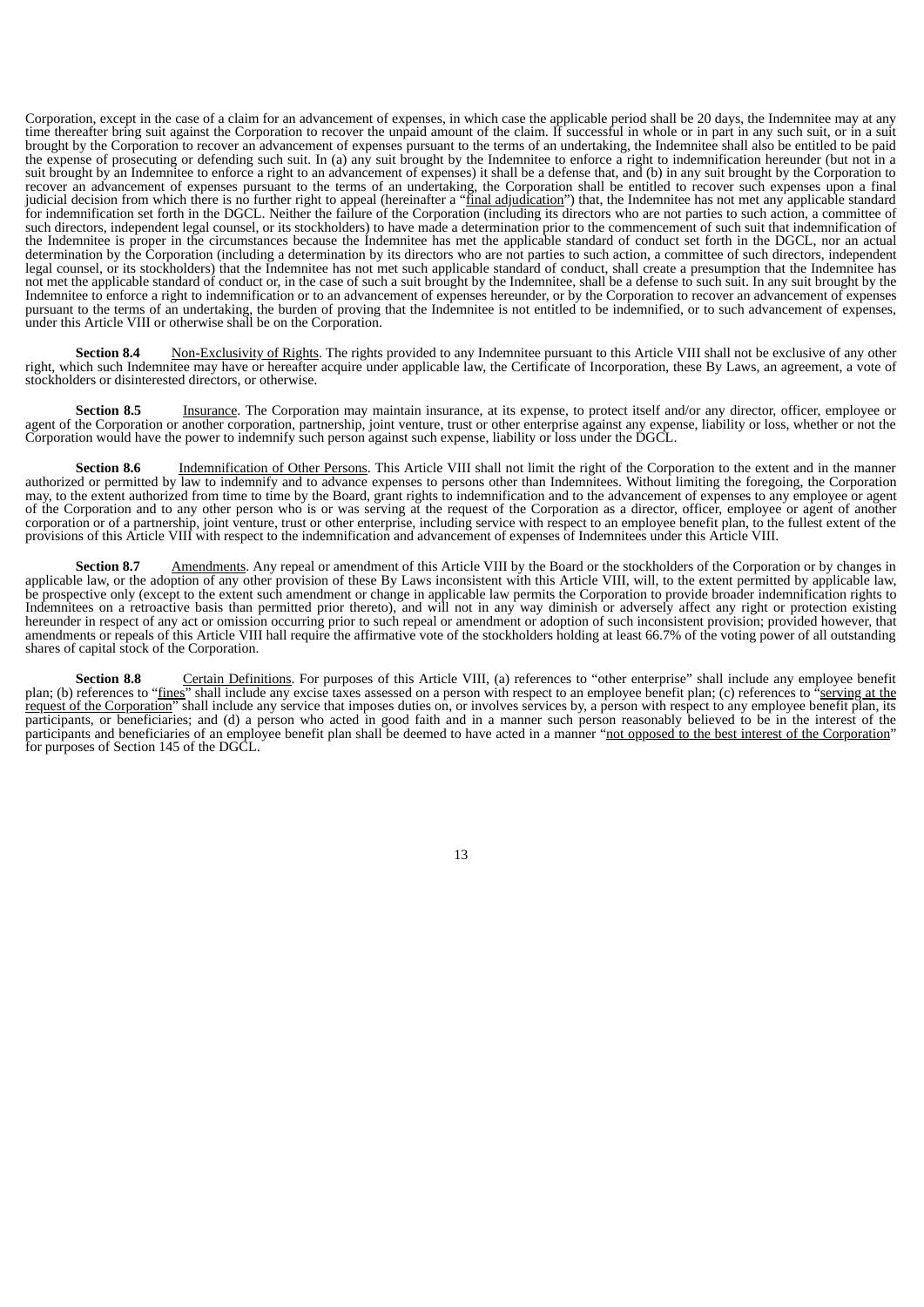**Section 8.9** Contract Rights. The rights provided to Indemnitees pursuant to this Article VIII shall be contract rights and such rights shall continue as to an Indemnitee who has ceased to be a director, officer, agent or employee and shall inure to the benefit of the Indemnitee's heirs, executors and administrators.

**Section 8.10** Severability. If any provision or provisions of this Article VIII shall be held to be invalid, illegal or unenforceable for any reason whatsoever: (a) the validity, legality and enforceability of the remaining provisions of this Article VIII shall not in any way be affected or impaired thereby; and (b) to the fullest extent possible, the provisions of this Article VIII (including, without limitation, each such portion of this Article VIII containing any such provision held to be invalid, illegal or unenforceable) shall be construed so as to give effect to the intent manifested by the provision held invalid, illegal or unenforceable.

## **Article IX MISCELLANEOUS**

**Section 9.1** Place of Meetings. If the place of any meeting of stockholders, the Board or committee of the Board for which notice is required under these By Laws is not designated in the notice of such meeting, such meeting shall be held at the principal business office of the Corporation; provided, however, if the Board has, in its sole discretion, determined that a meeting shall not be held at any place, but instead shall be held by means of remote communication pursuant to Section 9.5 hereof, then such meeting shall not be held at any place.

## **Section 9.2** Fixing Record Dates.

(a) In order that the Corporation may determine the stockholders entitled to notice of any meeting of stockholders or any adjournment thereof, the Board may fix a record date, which shall not precede the date upon which the resolution fixing the record date is adopted by the Board, and which record date shall not be more than 60 nor less than 10 days before the date of such meeting. If the Board so fixes a date, such date shall also be the record date for determining the stockholders entitled to vote at such meeting unless the Board determines, at the time it fixes such record date, that a later date on or before the date of the meeting shall be the date for making such determination. If no record date is fixed by the Board, the record date for determining stockholders entitled to notice of and to vote at a meeting of stockholders shall be at the close of business on the business day next preceding the day on which notice is given, or, if notice is waived, at the close of business on the business day next preceding the day on which the meeting is held. A determination of stockholders of record entitled to notice of or to vote at a meeting of stockholders shall apply to any adjournment of the meeting; provided, however, that the Board may fix a new record date for the adjourned meeting, and in such case shall also fix as the record date for stockholders entitled to notice of such adjourned meeting the same or an earlier date as that fixed for determination of stockholders entitled to vote in accordance with the foregoing provisions of this Section 9.2(a) at the adjourned meeting.

(b) In order that the Corporation may determine the stockholders entitled to receive payment of any dividend or other distribution or allotment of any rights or the stockholders entitled to exercise any rights in respect of any change, conversion or exchange of stock, or for the purpose of any other lawful action, the Board may fix a record date, which record date shall not precede the date upon which the resolution fixing the record date is adopted, and which record date shall be not more than 60 days prior to such action. If no record date is fixed, the record date for determining stockholders for any such purpose shall be at the close of business on the day on which the Board adopts the resolution relating thereto.

## **Section 9.3** Means of Giving Notice.

(a) Notice to Directors. Whenever under applicable law, the Certificate of Incorporation or these By Laws notice is required to be given to any director, such notice shall be given either (i) in writing and sent by mail, or by a nationally recognized delivery service, (ii) by means of facsimile telecommunication or other form of electronic transmission, or (iii) by oral notice given personally or by telephone. A notice to a director will be deemed given as follows: (i) if given by hand delivery, orally, or by telephone, when actually received by the director, (ii) if sent through the United States mail, when deposited in the United States mail, with postage and fees thereon prepaid, addressed to the director at the director's address appearing on the records of the Corporation, (iii) if sent for next day delivery by a nationally recognized overnight delivery service, when deposited with such service, with fees thereon prepaid, addressed to the director at the director's address appearing on the records of the Corporation, (iv) if sent by facsimile telecommunication, when sent to the facsimile transmission number for such director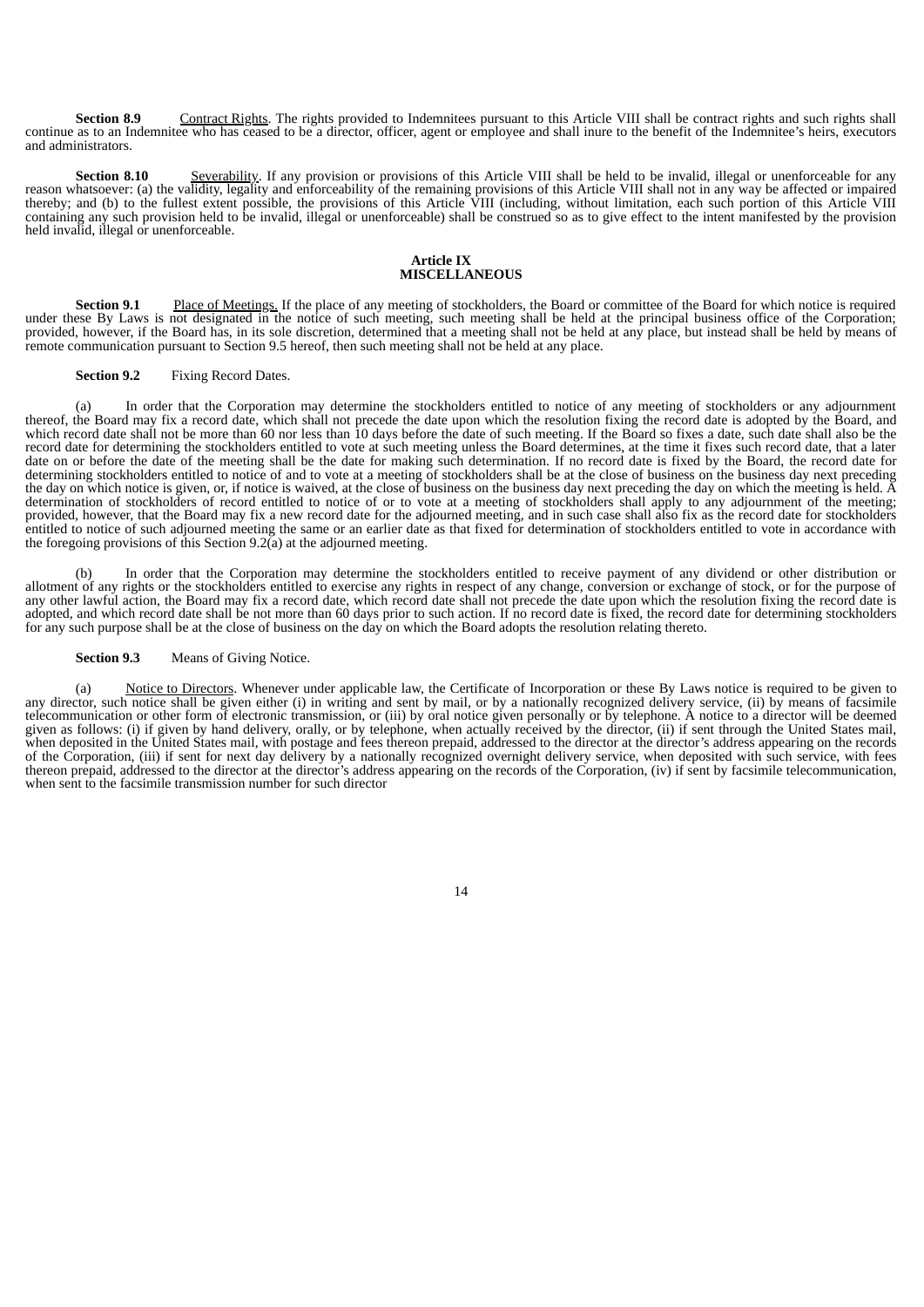appearing on the records of the Corporation, (v) if sent by electronic mail, when sent to the electronic mail address for such director appearing on the records of the Corporation, or (vi) if sent by any other form of electronic transmission, when sent to the address, location or number (as applicable) for such director appearing on the records of the Corporation.

Notice to Stockholders. Whenever under applicable law, the Certificate of Incorporation or these By Laws notice is required to be given to any stockholder, such notice may be given (i) in writing and sent either by hand delivery, through the United States mail, or by a nationally recognized overnight delivery service for next day delivery, or (ii) by means of a form of electronic transmission consented to by the stockholder, to the extent permitted by, and subject to the conditions set forth in Section 232 of the DGCL. A notice to a stockholder shall be deemed given as follows: (i) if given by hand delivery, when actually received by the stockholder, (ii) if sent through the United States mail, when deposited in the United States mail, with postage and fees thereon prepaid, addressed to the stockholder at the stockholder<sup>5</sup>s address appearing on the stock ledger of the Corporation, (iii) if sent for next day delivery by a nationally recognized overnight delivery service, when deposited with such service, with fees thereon prepaid, addressed to the stockholder at the stockholder's address appearing on the stock ledger of the Corporation, and (iv) if given by a form of electronic transmission consented to by the stockholder to whom the notice is given and otherwise meeting the requirements set forth above, (A) if by facsimile transmission, when directed to a number at which the stockholder has consented to receive notice, (B) if by electronic mail, when directed to an electronic mail address at which the stockholder has consented to receive notice, (C) if by a posting on an electronic network together with separate notice to the stockholder of such specified posting, upon the later of (1) such posting and (2) the giving of such separate notice, and (D) if by any other form of electronic transmission, when directed to the stockholder. A stockholder may revoke such stockholder's consent to receiving notice by means of electronic communication by giving written notice of such revocation to the Corporation. Any such consent shall be deemed revoked if (1) the Corporation is unable to deliver by electronic transmission two consecutive notices given by the Corporation in accordance with such consent and (2) such inability becomes known to the Secretary or an Assistant Secretary or to the Corporation's transfer agent, or other person responsible for the giving of notice; provided, however, the inadvertent failure to treat such inability as a revocation shall not invalidate any meeting or other action.

(c) Electronic Transmission. "Electronic transmission" means any form of communication, not directly involving the physical transmission of paper, that creates a record that may be retained, retrieved and reviewed by a recipient thereof, and that may be directly reproduced in paper form by such a recipient through an automated process, including but not limited to transmission by telex, facsimile telecommunication, electronic mail, telegram and cablegram.

(d) Notice to Stockholders Sharing Same Address. Without limiting the manner by which notice otherwise may be given effectively by the Corporation to stockholders, any notice to stockholders given by the Corporation under any provision of the DGCL, the Certificate of Incorporation or these By Laws shall be effective if given by a single written notice to stockholders who share an address if consented to by the stockholders at that address to whom such notice is given. A stockholder may revoke such stockholder's consent by delivering written notice of such revocation to the Corporation. Any stockholder who fails to object in writing to the Corporation within 60 days of having been given written notice by the Corporation of its intention to send such a single written notice shall be deemed to have consented to receiving such single written notice.

(e) Exceptions to Notice Requirements. Whenever notice is required to be given, under the DGCL, the Certificate of Incorporation or these By Laws, to any person with whom communication is unlawful, the giving of such notice to such person shall not be required and there shall be no duty to apply to any governmental authority or agency for a license or permit to give such notice to such person. Any action or meeting that shall be taken or held without notice to any such person with whom communication is unlawful shall have the same force and effect as if such notice had been duly given. In the event that the action taken by the Corporation is such as to require the filing of a certificate with the Secretary of State of Delaware, the certificate shall state, if such is the fact and if notice is required, that notice was given to all persons entitled to receive notice except such persons with whom communication is unlawful.

Whenever notice is required to be given by the Corporation, under any provision of the DGCL, the Certificate of Incorporation or these By Laws, to any stockholder to whom (1) notice of two consecutive annual meetings of stockholders and all notices of stockholder meetings or of the taking of action by written consent of stockholders without a meeting to such stockholder during the period between such two consecutive annual meetings, or (2) all, and at least two payments (if sent by first-class mail) of dividends or interest on securities during a 12-month period, have been mailed addressed to such stockholder at such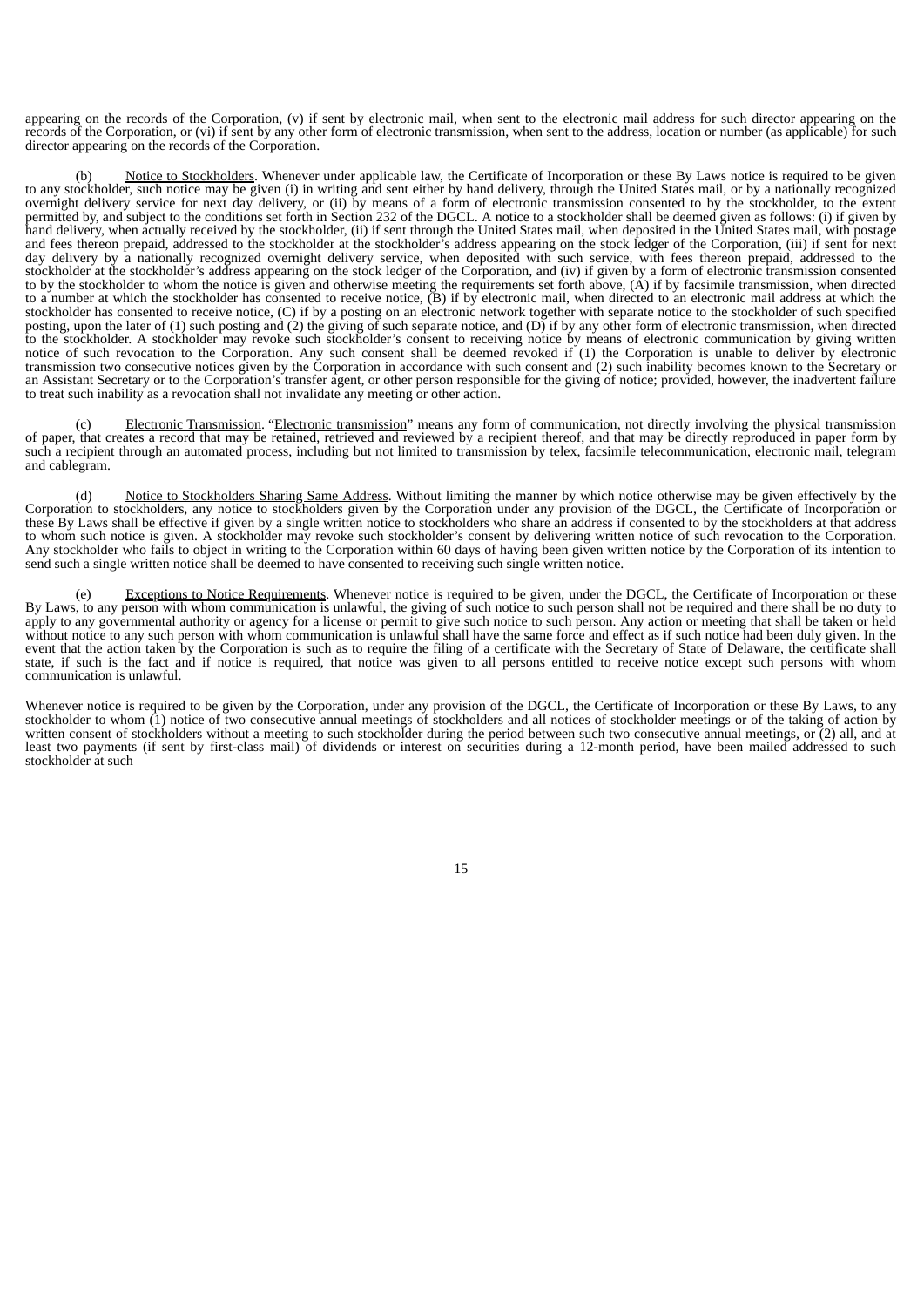stockholder's address as shown on the records of the Corporation and have been returned undeliverable, the giving of such notice to such stockholder shall not be required. Any action or meeting that shall be taken or held without notice to such stockholder shall have the same force and effect as if such notice had been duly given. If any such stockholder shall deliver to the Corporation a written notice setting forth such stockholder's then current address, the<br>had been duly given. If any such stockholder shall deliver to the Co requirement that notice be given to such stockholder shall be reinstated. In the event that the action taken by the Corporation is such as to require the filing of a certificate with the Secretary of State of Delaware, the certificate need not state that notice was not given to persons to whom notice was not required to be given pursuant to Section 230(b) of the DGCL. The exception in subsection (1) of the first sentence of this paragraph to the requirement that notice be given shall not be applicable to any notice returned as undeliverable if the notice was given by electronic transmission.

**Section 9.4** Waiver of Notice. Whenever any notice is required to be given under applicable law, the Certificate of Incorporation, or these By Laws, a written waiver of such notice, signed by the person or persons entitled to said notice, or a waiver by electronic transmission by the person entitled to said notice, whether before or after the time stated therein, shall be deemed equivalent to such required notice. All such waivers shall be kept with the books of the Corporation. Attendance at a meeting shall constitute a waiver of notice of such meeting, except where a person attends for the express purpose of objecting to the transaction of any business on the ground that the meeting was not lawfully called or convened.

#### **Section 9.5** Meeting Attendance via Remote Communication Equipment.

(a) Stockholder Meetings. If authorized by the Board in its sole discretion, and subject to such guidelines and procedures as the Board may adopt, stockholders entitled to vote at such meeting and proxy holders not physically present at a meeting of stockholders may, by means of remote communication:

(i) participate in a meeting of stockholders; and

(ii) be deemed present in person and vote at a meeting of stockholders, whether such meeting is to be held at a designated place or solely by means of remote communication, provided that (A) the Corporation shall implement reasonable measures to verify that each person deemed present and permitted to vote at the meeting by means of remote communication is a stockholder or proxy holder, (B) the Corporation shall implement reasonable measures to provide such stockholders and proxy holders a reasonable opportunity to participate in the meeting and, if entitled to vote, to vote on matters submitted to the applicable stockholders, including an opportunity to read or hear the proceedings of the meeting substantially concurrently with such proceedings, and (C) if any stockholder or proxy holder votes or takes other action at the meeting by means of remote communication, a record of such votes or other action shall be maintained by the Corporation.

(b) Board Meetings. Unless otherwise restricted by applicable law, the Certificate of Incorporation or these By Laws, members of the Board or any committee thereof may participate in a meeting of the Board or any committee thereof by means of conference telephone or other communications equipment by means of which all persons participating in the meeting can hear each other. Such participation in a meeting shall constitute presence in person at the meeting, except where a person participates in the meeting for the express purpose of objecting to the transaction of any business on the ground that the meeting was not lawfully called or convened.

**Section 9.6** Dividends. The Board may from time to time declare, and the Corporation may pay, dividends (payable in cash, property or shares of the Corporation's capital stock) on the Corporation's outstanding shares of capital stock, subject to applicable law and the Certificate of Incorporation.

**Section 9.7** Reserves. The Board may set apart out of the funds of the Corporation available for dividends a reserve or reserves for any proper purpose and may abolish any such reserve.

**Section 9.8** Contracts and Negotiable Instruments. Except as otherwise provided by applicable law, the Certificate of Incorporation or these By Laws, any contract, bond, deed, lease, mortgage or other instrument may be executed and delivered in the name and on behalf of the Corporation by such officer or officers or other employee or employees of the Corporation as the Board may from time to time authorize. Such authority may be general or confined to specific instances as the Board may determine. The Chairman of the Board, the Chief Executive Officer, the President, the Chief Financial Officer, the Treasurer or any Vice President may execute and deliver any contract, bond, deed, lease, mortgage or other instrument in the name and on behalf of the Corporation. Subject to any restrictions imposed by the Board,